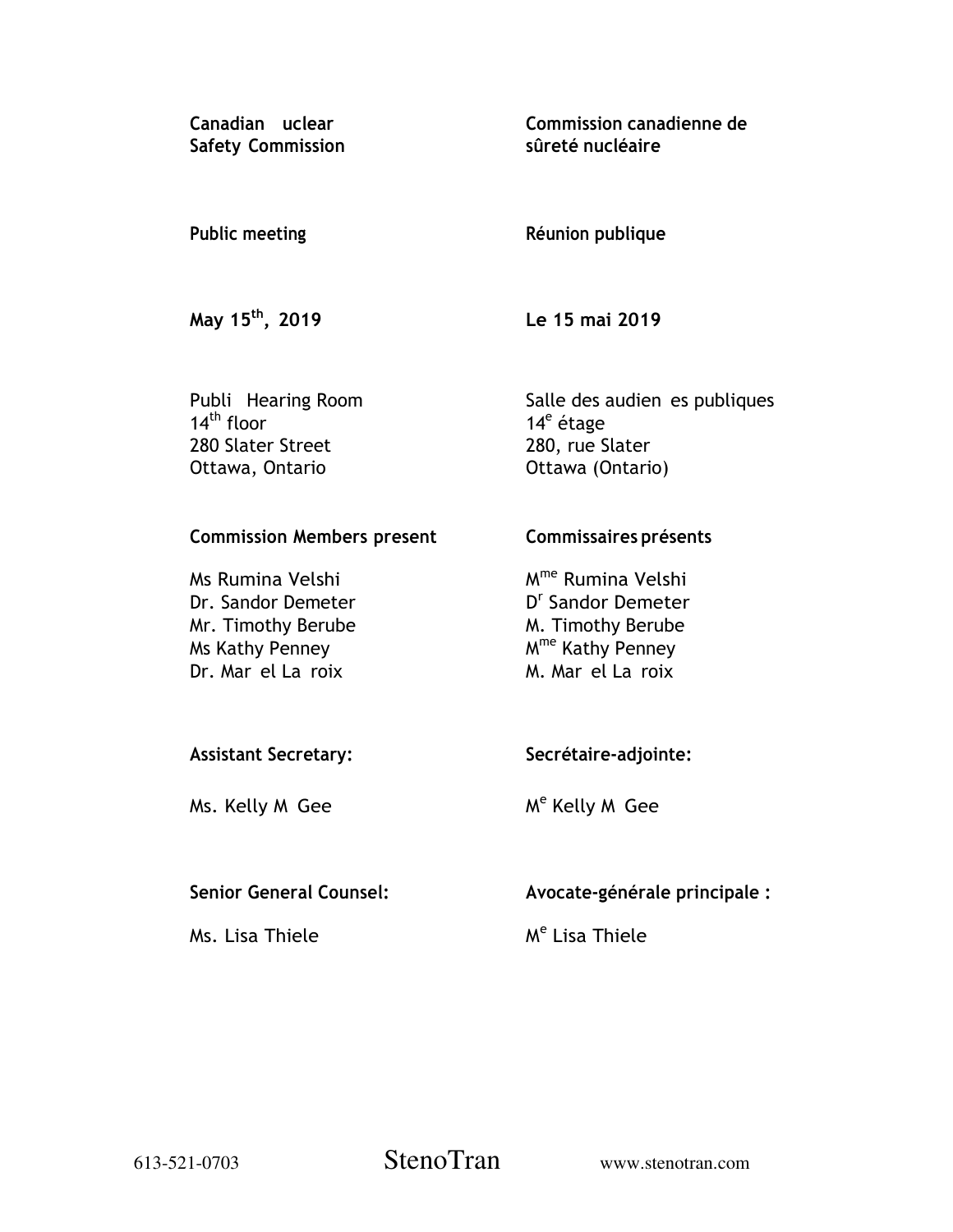### **TABLE OF CONTENTS**

|                                                        | <b>PAGE</b> |
|--------------------------------------------------------|-------------|
| Opening Remarks                                        | 1           |
| CMD 19-M12.A<br>Adoption of Agenda                     | 4           |
| CMD 19-M15<br>Submission from CNSC staff               | 5           |
| CMD 19-M16<br>Submission from Bruce Power              | 10          |
| CMD 19-M17<br>Submission from CNSC staff               | 11          |
| CMD 19-M18<br>Submission from CNSC staff               | 12          |
| CMD 19-M19<br>Submission from Ontario Power Generation | 13          |
| CMD 19-M14<br>Submission from CNSC staff               | 14          |
| CMD 19-M13<br>Written submission from CNSC staff       | 25          |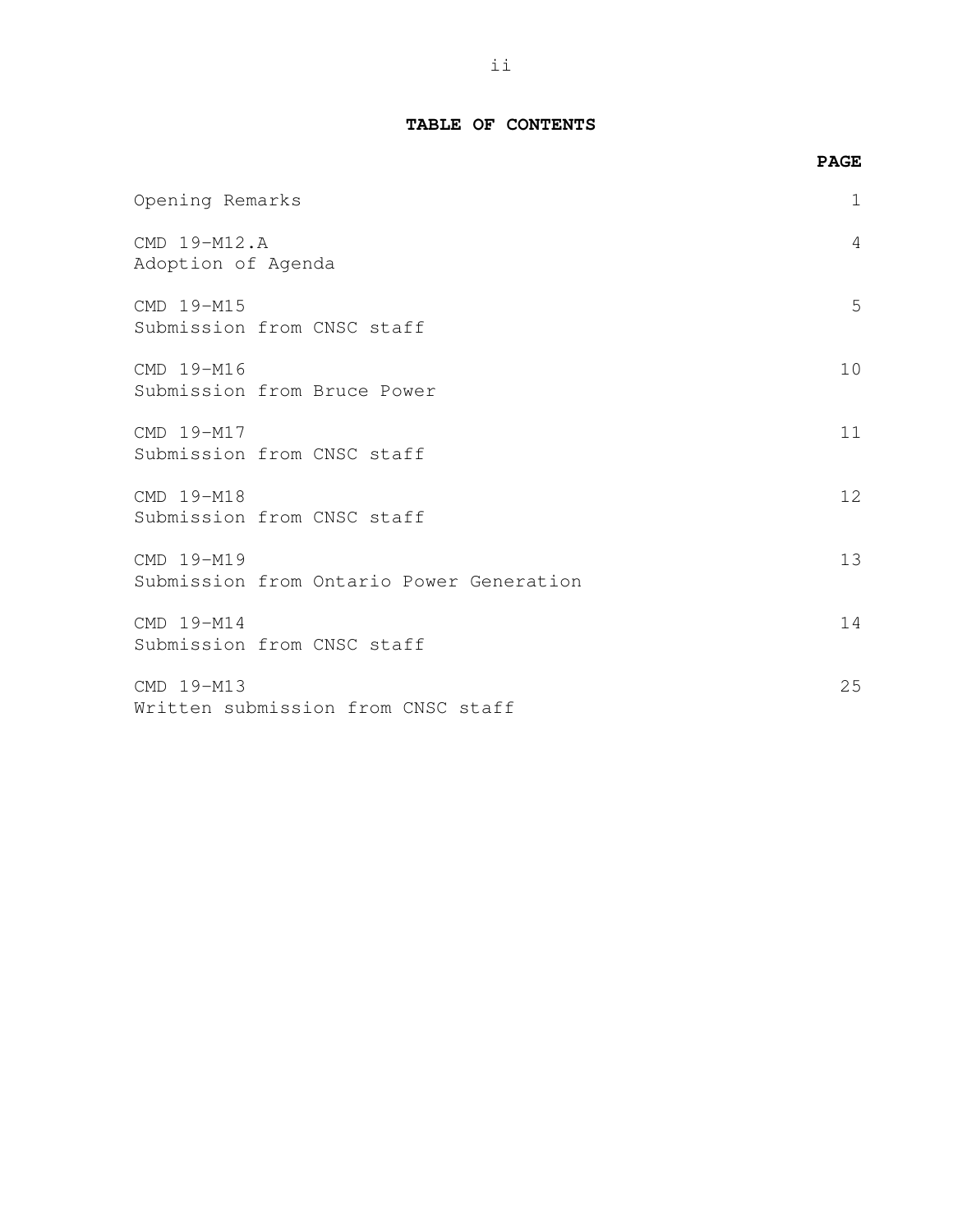Ottawa, Ontario / Ottawa (Ontario) --- Upon commencing on Wednesday, May 15, 2019 at 9:30 a.m. / La réunion débute le mercredi 15 mai 2019 à 9 h 30

#### **Opening Remarks**

 **THE PRESIDENT:** Good morning and welcome to the meeting of the Canadian Nuclear Safety Commission. Mon nom est Rumina Velshi. Je suis la présidente de la Commission canadienne de sûreté nucléaire. I would like to begin by recognizing that we are holding this Commission meeting in the Algonquin Traditional Territory.

 Je vous souhaite la bienvenue and welcome to all those joining us via webcast.

 I would like to introduce the Members of the Commission that are with us today.

On my right is Dr. Sandor Demeter; to my left are Dr. Marcel Lacroix, Ms Kathy Penney and Mr. Timothy Berube.

 Ms Lisa Thiele, General Counsel to the Commission, and Ms Kelly McGee, Assistant Secretary of the Commission, are also joining us on the podium today.

I would like to begin today's Commission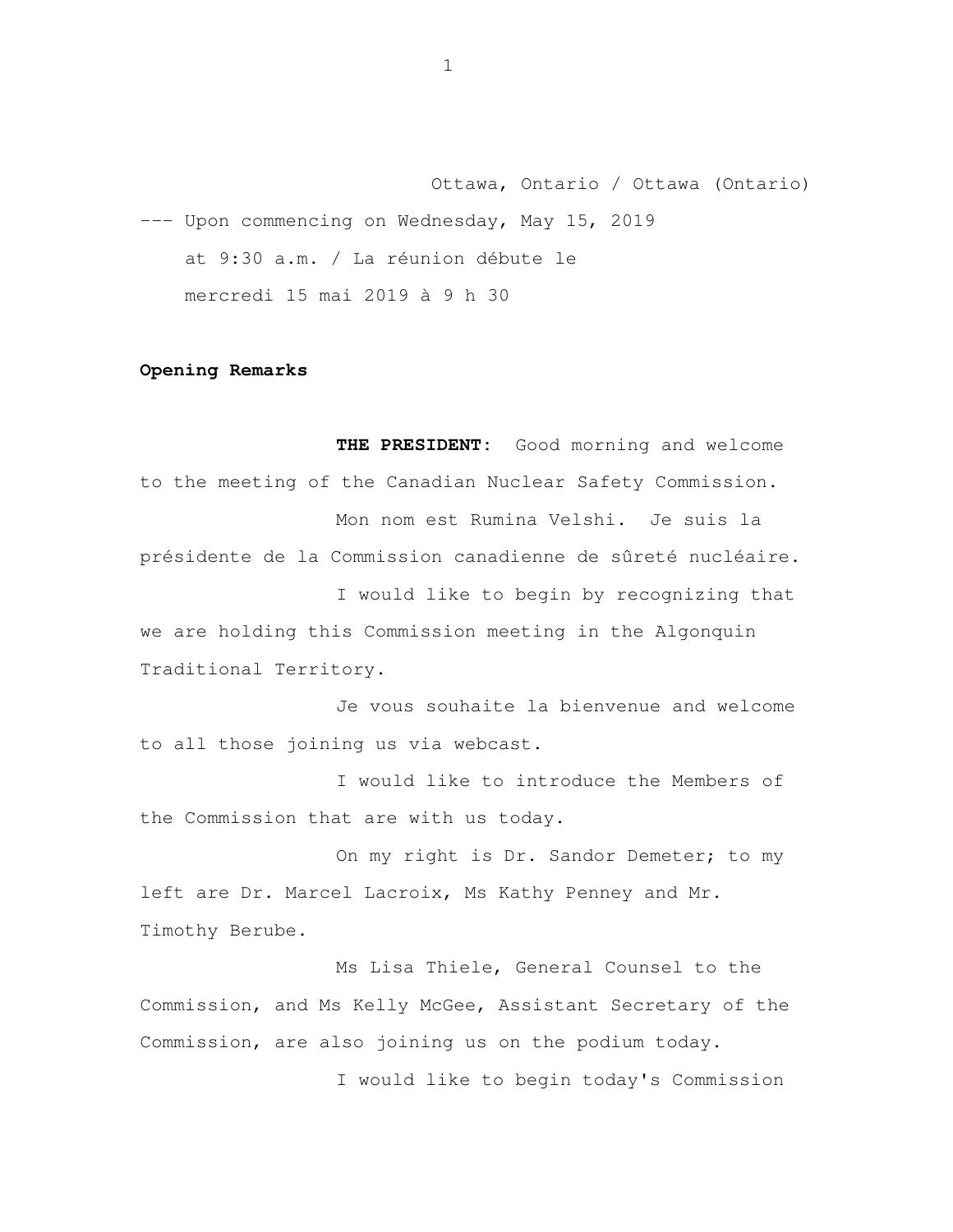Meeting with a Safety Moment on preventing accidents to pedestrians and cyclists.

 Every year a number of pedestrians and cyclists get killed by either vehicles or transit. Ottawa being a major centre, a lot of people use transit. We should remember to always observe the rules and road signage and to be civil at all times.

 The trend nowadays is to wear dark clothing, but it would be a good idea to wear brighter clothing when walking or cycling outside, including some reflective clothing as an added precaution.

There are a lot of distractions around us: the weather, lights, our phones, being in a hurry, being in our own little bubble. It makes us take a lot of corners.

It is important to just do a double take, take our time while backing out of our driveways, checking the blind spot on both sides of the vehicle before making a turn, looking twice before crossing the street, et cetera.

 Summer is hopefully just around the corner; let's take responsibility for our safety and of the people around us.

Thank you.

 I will now turn the floor to Ms McGee for a few opening remarks.

Kelly..."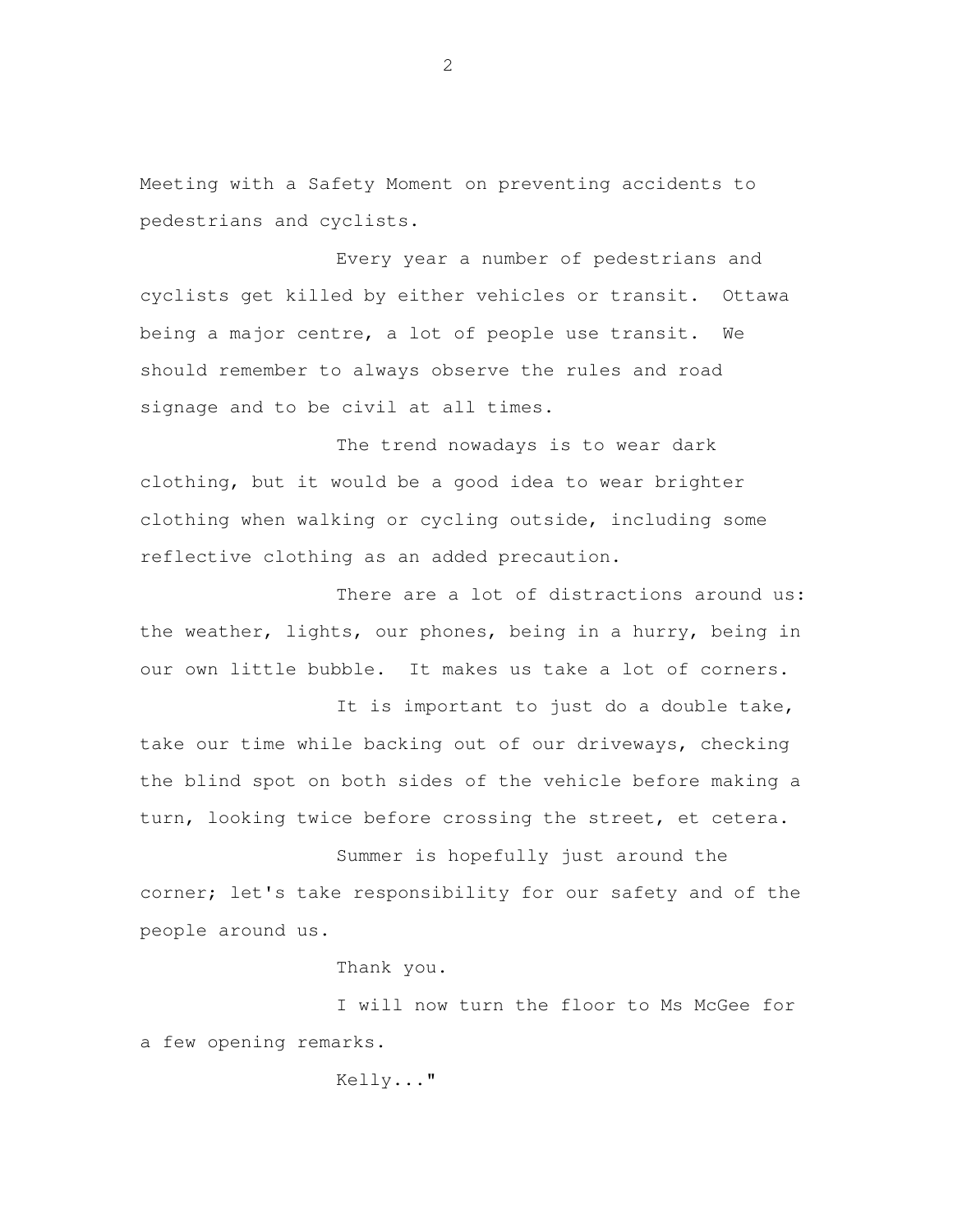**Mme McGEE:** Bonjour, Mesdames et Messieurs. Mon nom est Kelly McGee. Je suis la secrétaire adjointe de la Commission.

 J'aimerais aborder certains aspects touchant le déroulement de la réunion.

 For the Commission meeting we have simultaneous interpretation. Please keep the pace of your speech relatively slow so that the interpreters are able to keep up.

 Des appareils pour l'interprétation sont disponibles à la réception. La version française est au poste 2 and the English version is on channel 1.

 To make the transcripts as complete and clear as possible, please identify yourself each time before you speak.

 La transcription sera disponible sur le site Web de la Commission dès la semaine prochaine.

 I would also like to note that this proceeding is being video webcast live and that archives of these proceedings will be available on our website for a three-month period after the closure of the proceedings.

 As a courtesy to others, please silence your cell phones and other electronic devices.

 The Nuclear Safety and Control Act authorizes the Commission to hold meetings for the conduct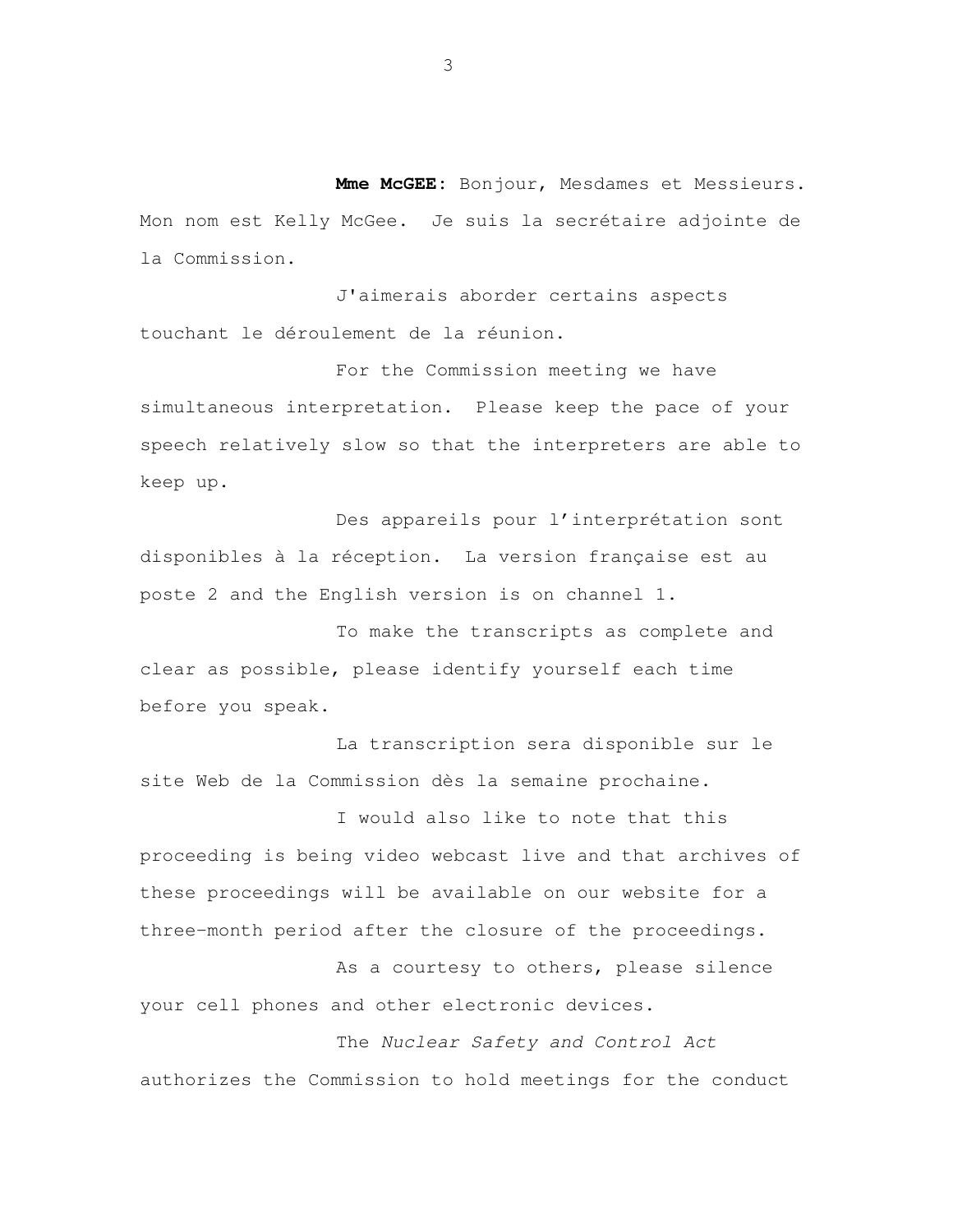of its business.

 Please refer to the revised agenda published on May 13th, 2019, for the complete list of items to be presented today.

 I also wish to note that all the Commission Member Documents, or CMDs, listed on this agenda are available on the CNSC website, except for the Event Initial Report related to security, as outlined in CMD 19-M20. It contains prescribed security information and is not publicly available.

 In addition to the written documents reviewed by the Commission for this meeting, CNSC staff and other participants will have an opportunity to make verbal comments and Commission Members will be afforded an opportunity to ask questions on the items before us.

 Madame Velshi, présidente et première dirigeante de la CCSN, va présider la réunion publique d'aujourd'hui.

President Velshi...?

#### **CMD 19-M12.A**

#### **Adoption of Agenda**

 **THE PRESIDENT:** With this information, I would now like to call for the adoption of the agenda by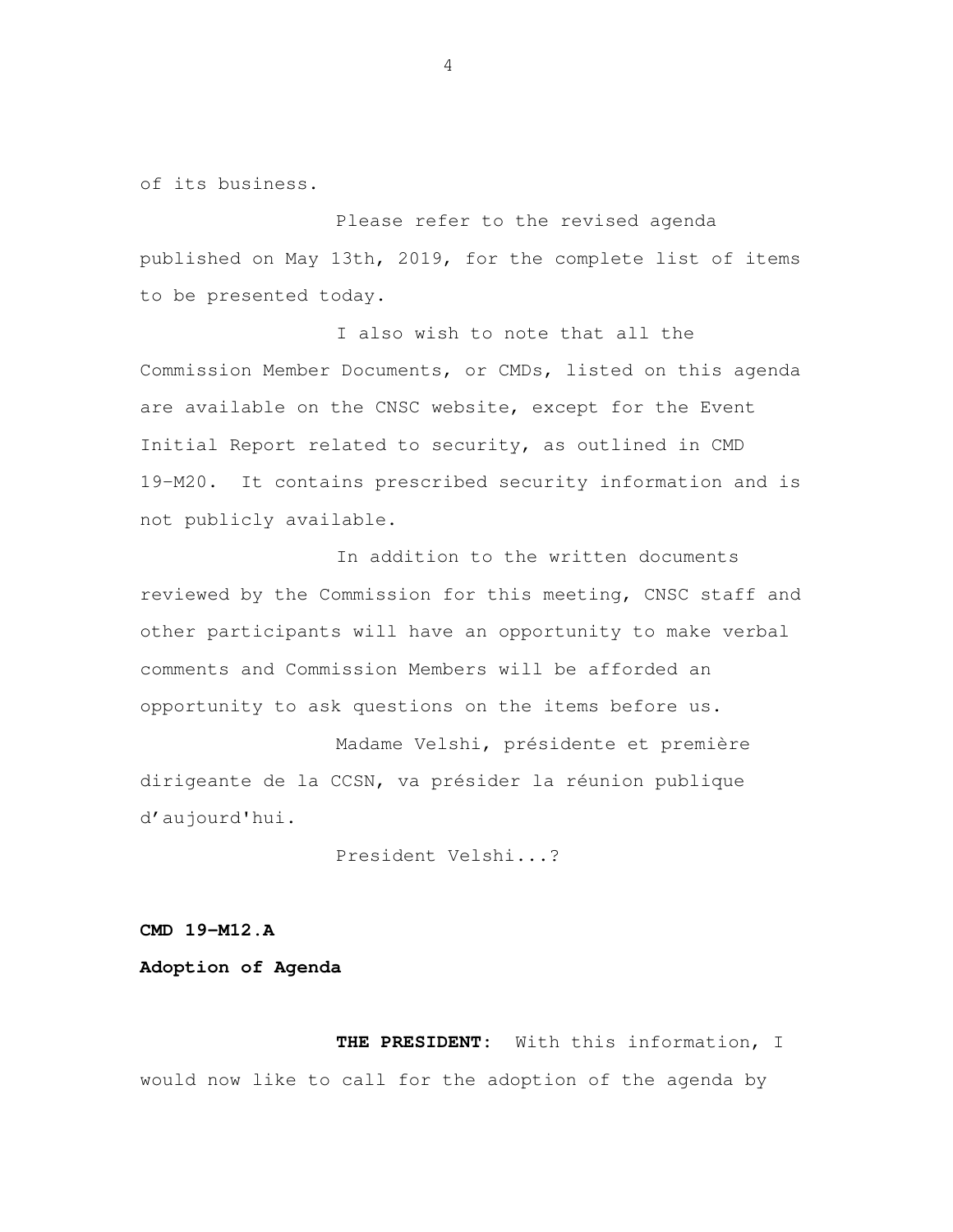the Commission Members, as outlined in Commission Member Document CMD 19-M12.A.

Do we have concurrence?

For the record, the agenda is adopted.

 I also wish to note that the Minutes of the February 20th Commission meeting were approved secretarially on April 12th and will be available on the CNSC website in approximately two weeks.

 The first item on the agenda is to provide updates to the Commission and the public, in a more formal and documented manner, on items that were discussed during previous proceedings.

 These updates can be in response to an Action Item from a hearing or a meeting, such as a request made by the Commission or a commitment made by CNSC staff or a participant.

Kelly, over to you for the first update.

 **CMD 19-M15** 

 **Submission from CNSC staff** 

MS MCGEE: an Action Item from the November 8, 2018 Commission meeting, recorded as Action Item #17560. The Commission asked CNSC staff to report in future Regulatory Oversight The first update is linked to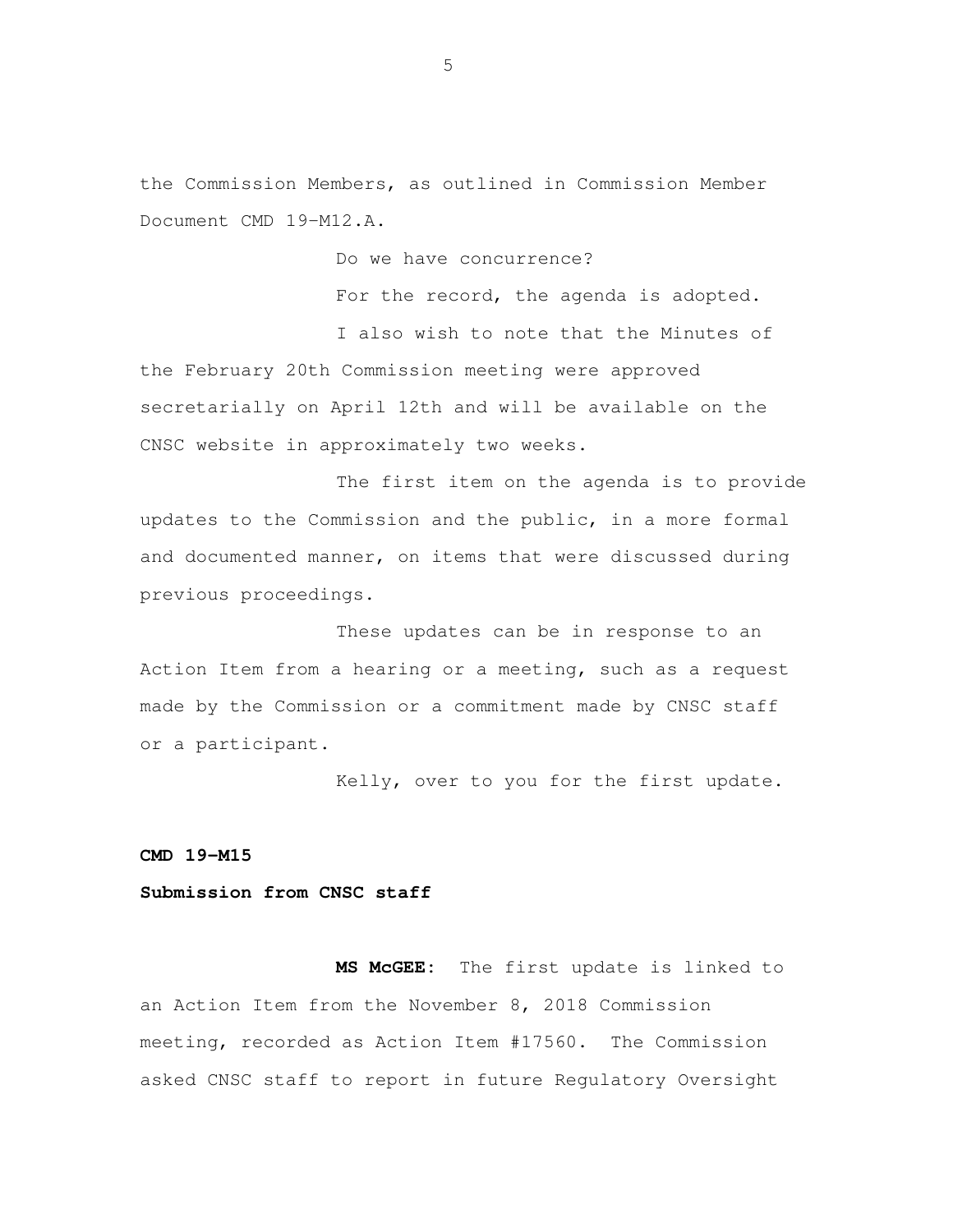Reports the total recordable injury frequency, including data for contractors. CNSC staff filed a memo on March 20th, 2019, as outlined in CMD 19-M15, stating the approach for including this information in future reports.

 I wish to note that representatives from CNSC staff are available for questions, as well as a representative, Mr. Craig Axler, who will be joining us by teleconference.

 So just to confirm, Mr. Axler, are you online?

 **MR. AXLER:** Yes. Craig Axler, for the record, Ontario Power Generation. I can hear you.

**MS McGEE:** Thank you very much.

 **THE PRESIDENT:** So I will open the floor to the Commission Members if you have any questions on the memo or are we ready to close this Action Item?

Ms Penney...?

memo.

**MEMBER PENNEY:** Thank you to staff for the

 I think there are two issues we are dealing with here.

 One is looking at the data that is being reported, whether it is a TRIFR or what is currently in the REGDOC.

The second issue is the inclusion of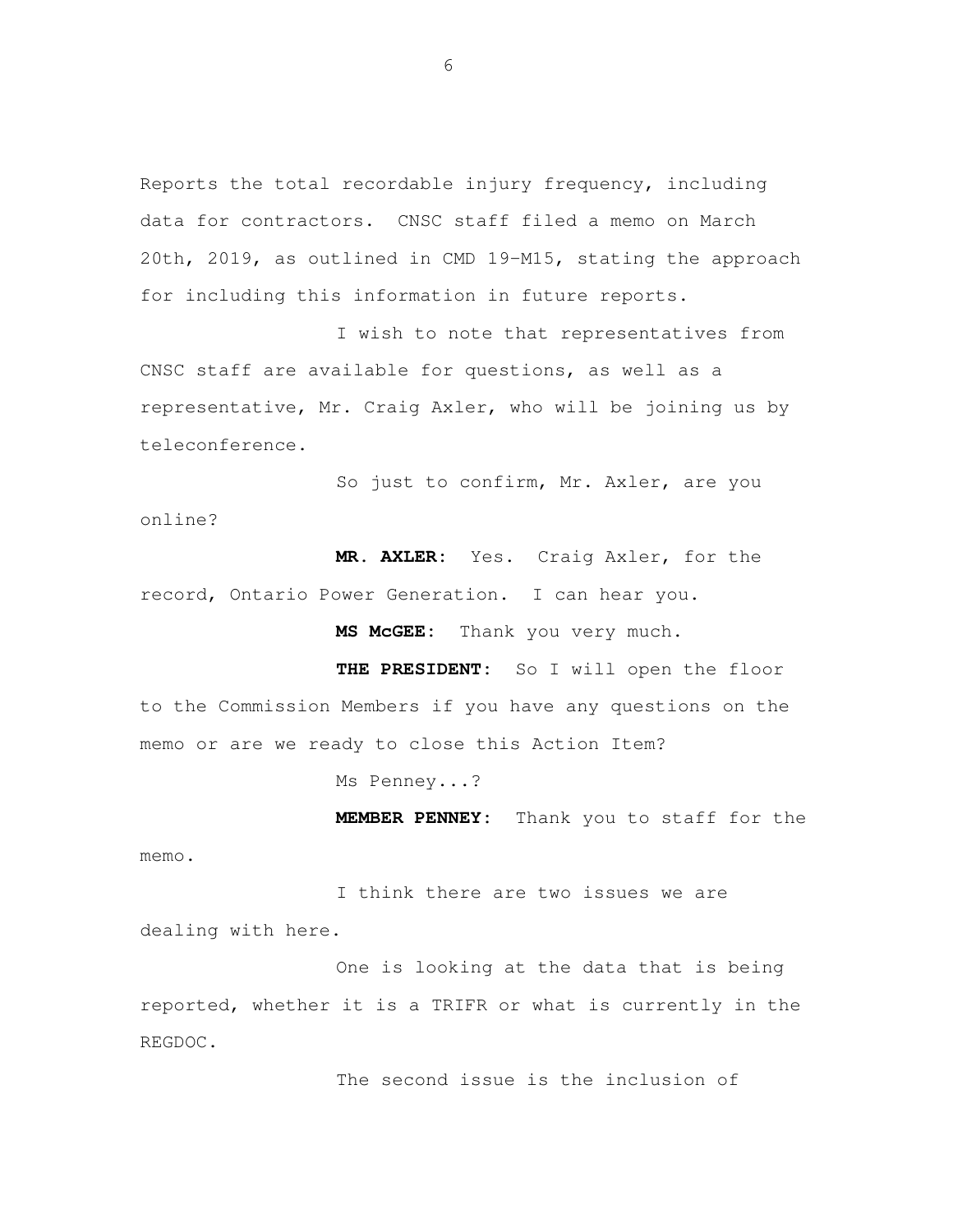third-party contractor data.

 The way I understand your memo is that OPG and New Brunswick Power are currently collecting and have the ability to report to us both TRIFR and contractor, third-party contractor data, but that Bruce Power is not a member of the Canadian Electrical Association and does not at this time collect this data and therefore would not be able to report it to us. Is that correct?

 **DR. VIKTOROV:** Alex Viktorov, for the record.

 Yes, that is generally correct. The data may be available but not necessarily presented as a TRIF parameter.

 **MEMBER PENNEY:** Okay. And my understanding is the Canadian Electrical Association currently requires their members to submit this data and that is why OPG and New Brunswick Power has both the TRIFR

 **DR. VIKTOROV:** Correct. That's our understanding as well.

data and the TRIFR data including the contractor.

 **MEMBER PENNEY:** And my understanding of your memo is that because you can't compare Bruce to OPG and New Brunswick Power you are saying that you are not able to provide us this data in the upcoming ROR report? **DR. VIKTOROV:** Alex Viktorov, for the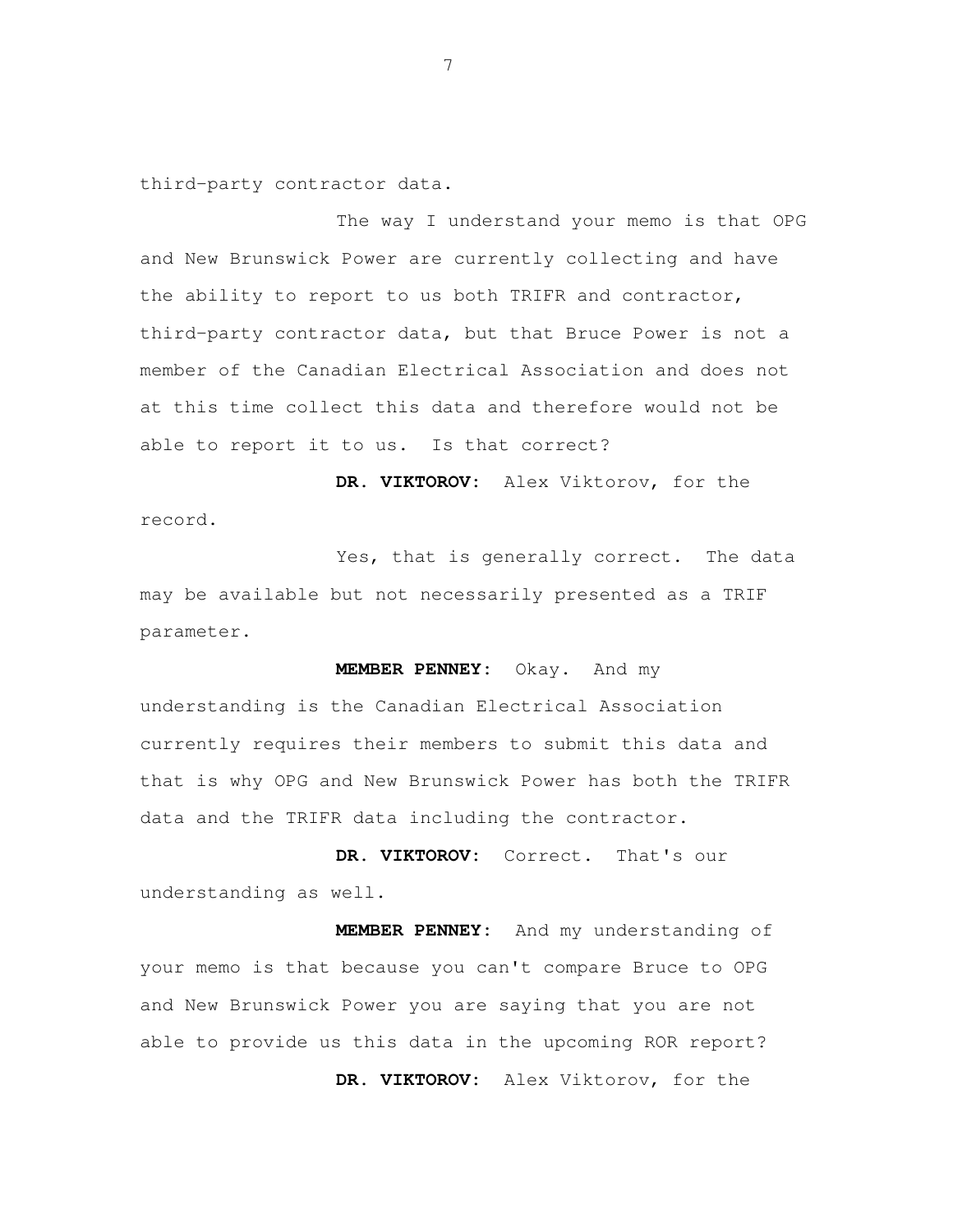record.

 Generally, yes, that's correct. As I mentioned, the raw data, the statistics from various injuries may be available, but it is not necessarily presented as a TRIF parameter. It can be done, but currently it is not required and we never enforce this expectation. Nevertheless, for other reasons, Ontario Power Generation and New Brunswick Power do this and Bruce Power currently don't.

# **THE PRESIDENT:** Dr. Demeter...? **MEMBER DEMETER:** Thank you.

 I wanted to get a sense from staff when you are looking at this SCA, safety and control area, for conventional health and safety whether you have the same information available from all the operators so that it's apples to apples to apples to apples or is there some nuance differences that you have to try to interpret like based on some data not being available at some sites? I just want to see how consistent is the information you have to rank that SCA.

 **DR. VIKTOROV:** Yes, we do currently have the same information for all licensees and that is prescribed by REGDOC-3.1.1. It is very important that we identify exactly our expectation to all licensees and we do collect this data and that allows us to compare apples to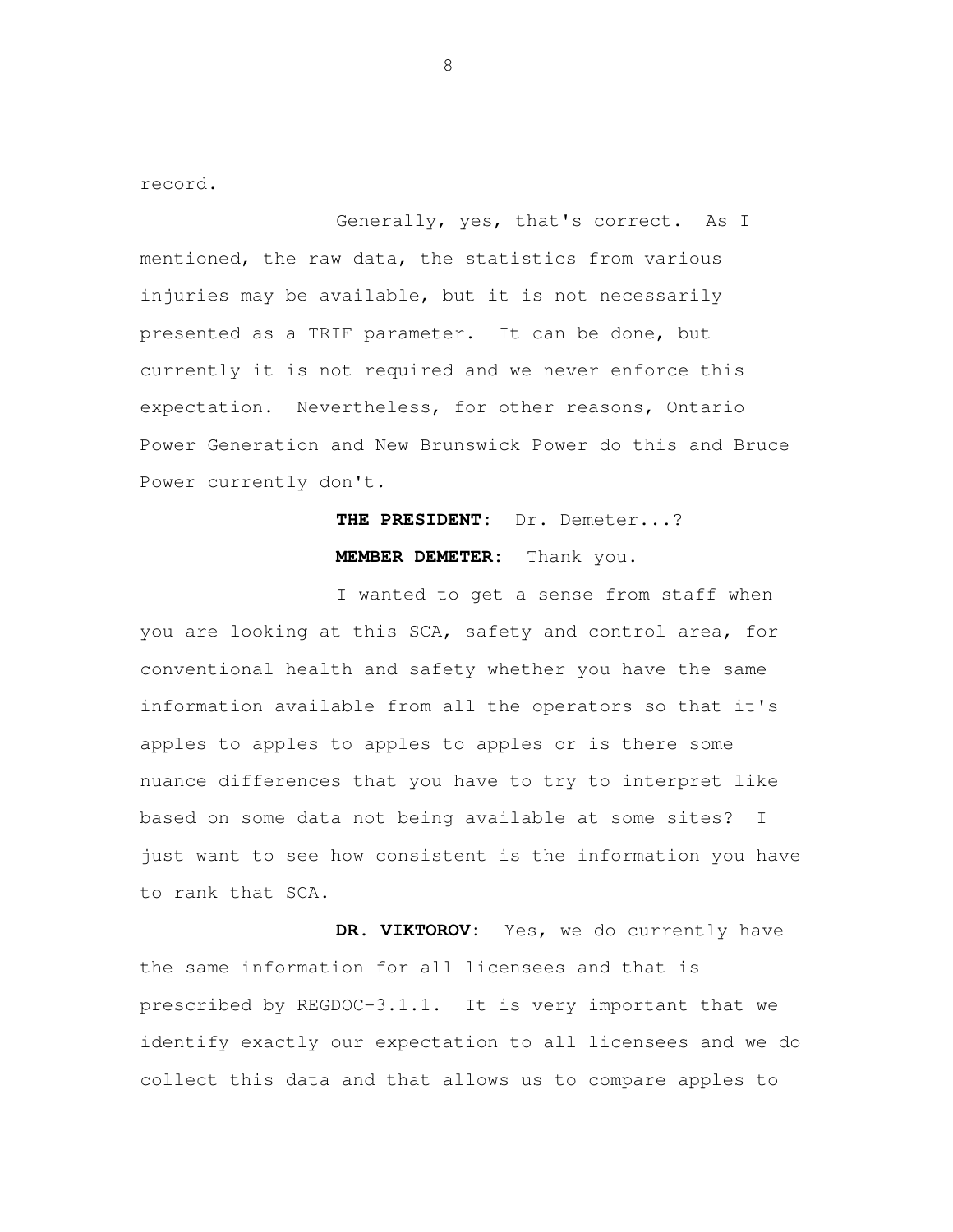apples. Again, for different reasons for different regulators, a different subset of data may be collected, but that is not our requirement. We require the same data from all licensees.

 **THE PRESIDENT:** I see Mr. Burton in the audience. Perhaps we can ask Bruce Power a question. --- Pause

**THE PRESIDENT:** Thank you.

 So for clarification, does Bruce Power collect TRIFR data and does it have information on third-party contractors as well?

**MR. BURTON:** Maury Burton, for the record.

 At this time we do not collect the TRIF data. As we are not members of the Canadian Electrical Association, we have no use for that particular metric. We do have data for contractors, for third-party contractors, but it is only lost time accidents or lost time injuries and first aid treated injuries. That's what we have at this point in time. We can start collecting other data, but going back to collect past data would be very difficult for us to get accurate numbers.

**THE PRESIDENT:** Thank you very much.

 So we won't close this Action Item at this time. I am sure the Commission will want to deliberate on this further and that will be reflected in the minutes of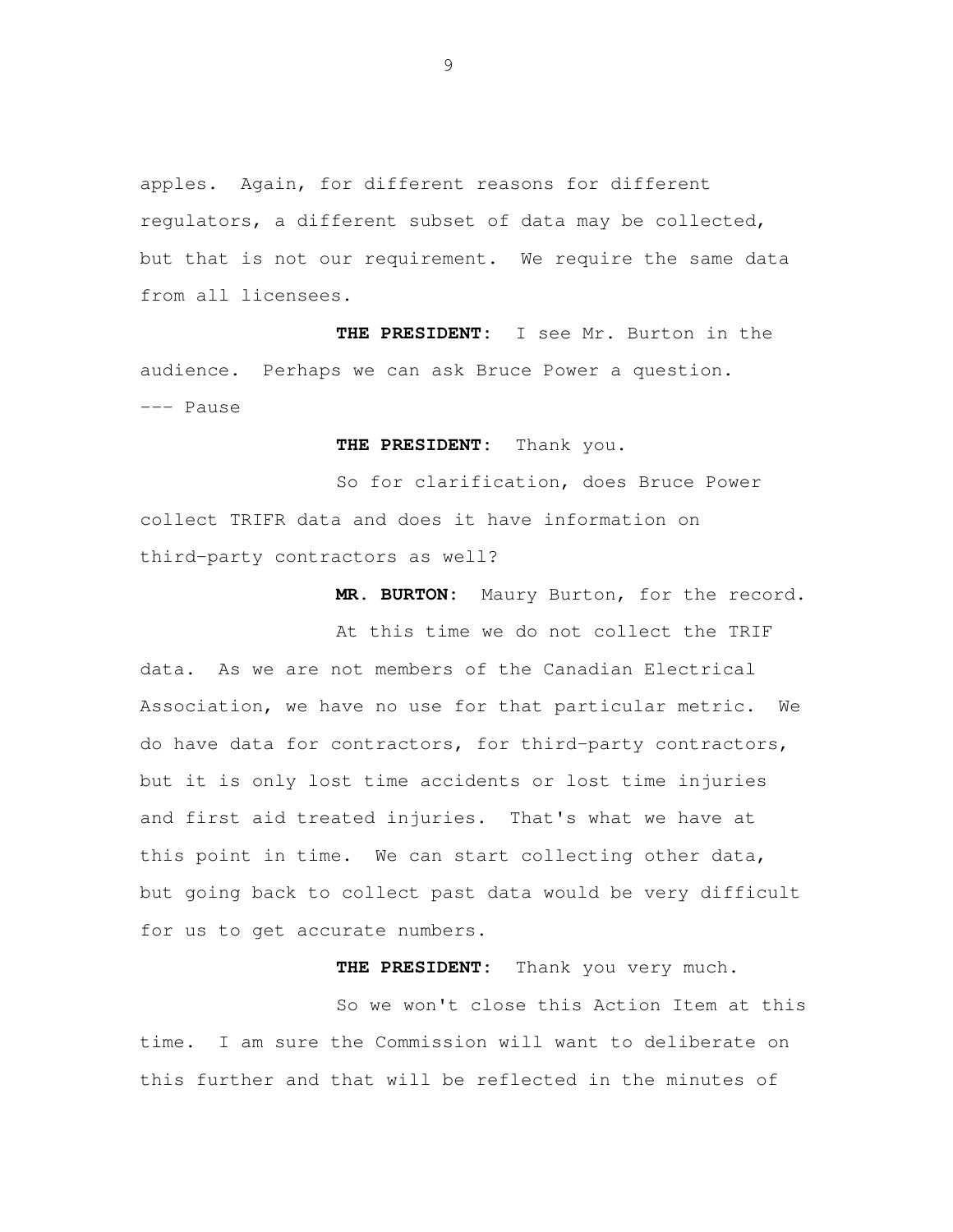the meeting.

Thank you. And thank you, Mr. Burton.

--- Pause

 **CMD 19-M16** 

#### **Submission from Bruce Power**

 **MS McGEE:** The next update is linked to an item action from the May 2018 public hearings on the licence renewal for the Bruce Power Nuclear Generating Stations, recorded as Action Item #14751.

 The Commission, with reference to the intervention by Northwatch, requested that Bruce Power provide additional information on its website about anticipated waste volumes due to the planned refurbishment activities. This information is now available on the Bruce Power website since March 29th, 2019, and this information will be reviewed and updated on an annual basis, no later than March 31st of each year.

 I wish to note that there are representatives from staff and Bruce Power who are available for questions on this item.

 **THE PRESIDENT:** Are there any questions? No?

I guess the action is closed and now we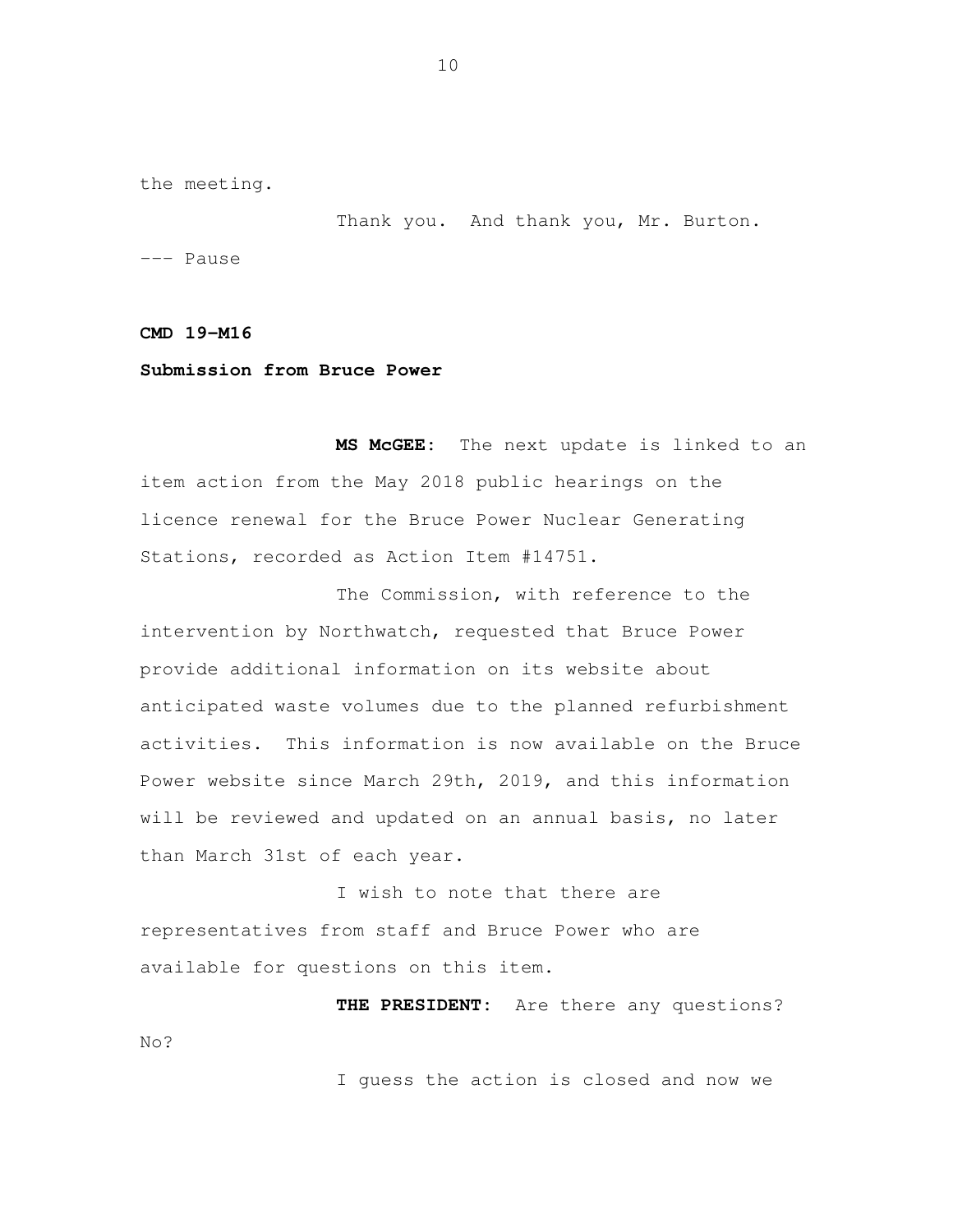have information available for the public. So thank you, Bruce Power, for providing that.

 **CMD 19-M17** 

 **Submission from CNSC staff** 

 **MS McGEE:** The next update is linked to an Action Item from the December 12-13, 2018 Commission meeting, as recorded in Action Item #18712.

 The Commission had asked CNSC staff to provide them with more information about the Canadian environmental quality guidelines/criteria for uranium in groundwater and ambient air, and also an explanation for the similarities of the federal drinking water quality guideline for uranium of 0.02 mg/L and the Ontario Ministry of Environment, Conservation and Parks ambient air quality criteria of 0.03 µg/m3.

 CNSC staff filed a memo, as outlined in CMD 19-M17, addressing these questions and also providing an update on the Derived Release Limits, or DRL, units.

 I wish to note that we do have representatives from CNSC here if there are any questions from the Members.

> **THE PRESIDENT:** Any questions? Ms Penney...?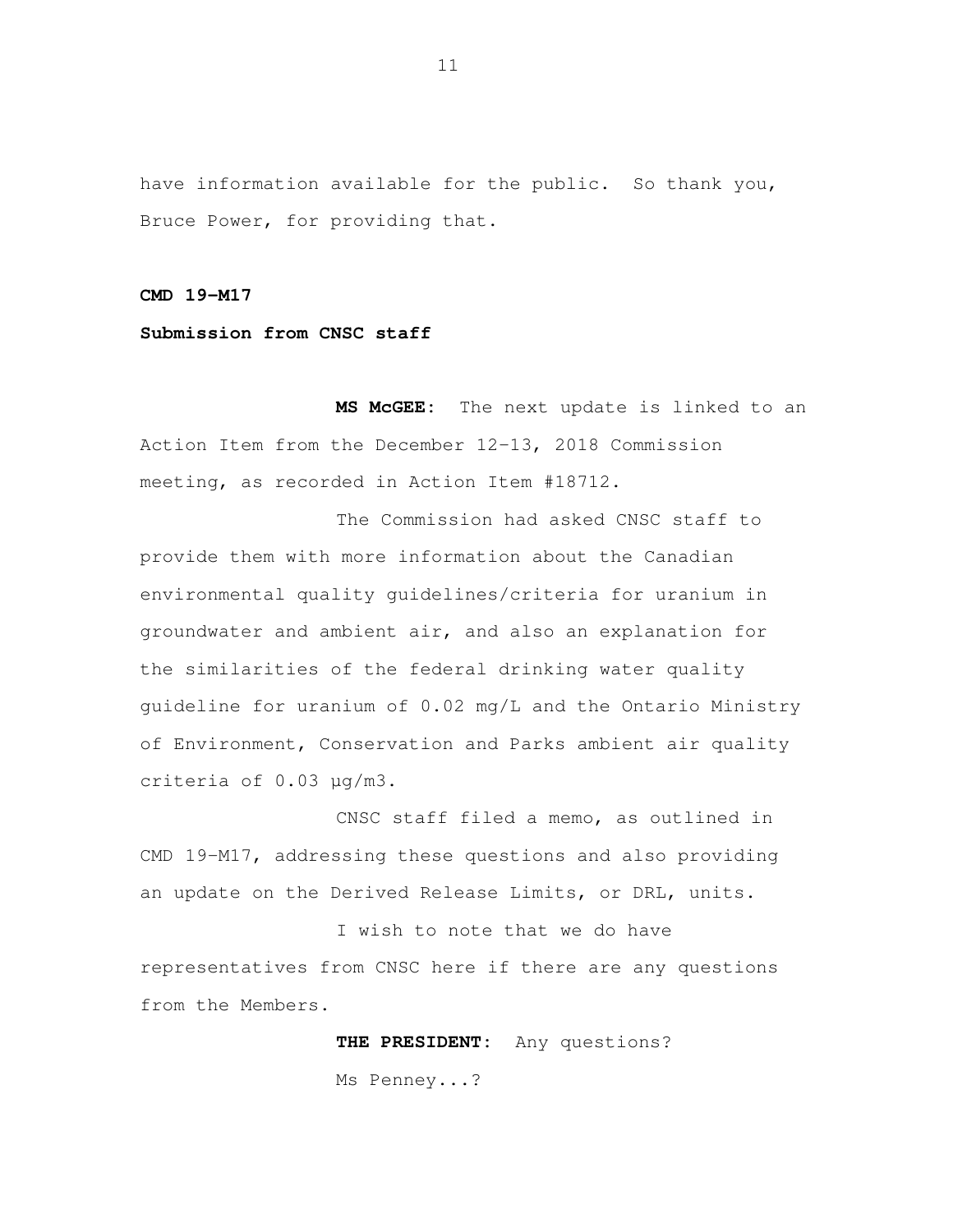**MS PENNEY:** A quick comment. Very good memo.

**THE PRESIDENT:** Thank you.

Dr. Lacroix...?

**MEMBER LACROIX:** Yes, thank you.

 Yes, indeed it is a very good memo and I am very grateful to the CNSC staff for providing once and for all the calculations for the derived release limits.

> **THE PRESIDENT:** Thank you. So can we close the Action Item off? Okay, Action Item closed. Thank you.

 **CMD 19-M18** 

 **Submission from CNSC staff** 

 **MS McGEE:** The next update is linked to an Action Item from the December 12-13, 2018 Commission meeting, recorded as Action Item #18709. It had, for the record, been erroneously listed as 18710 on CMD 19-M18.

 The Commission inquired as to the International Nuclear Event Scale level that should be ascribed to the personnel contamination event that occurred at Isologic Innovative Radiopharmaceuticals and was reported in the Event Initial Report CMD 18-M65.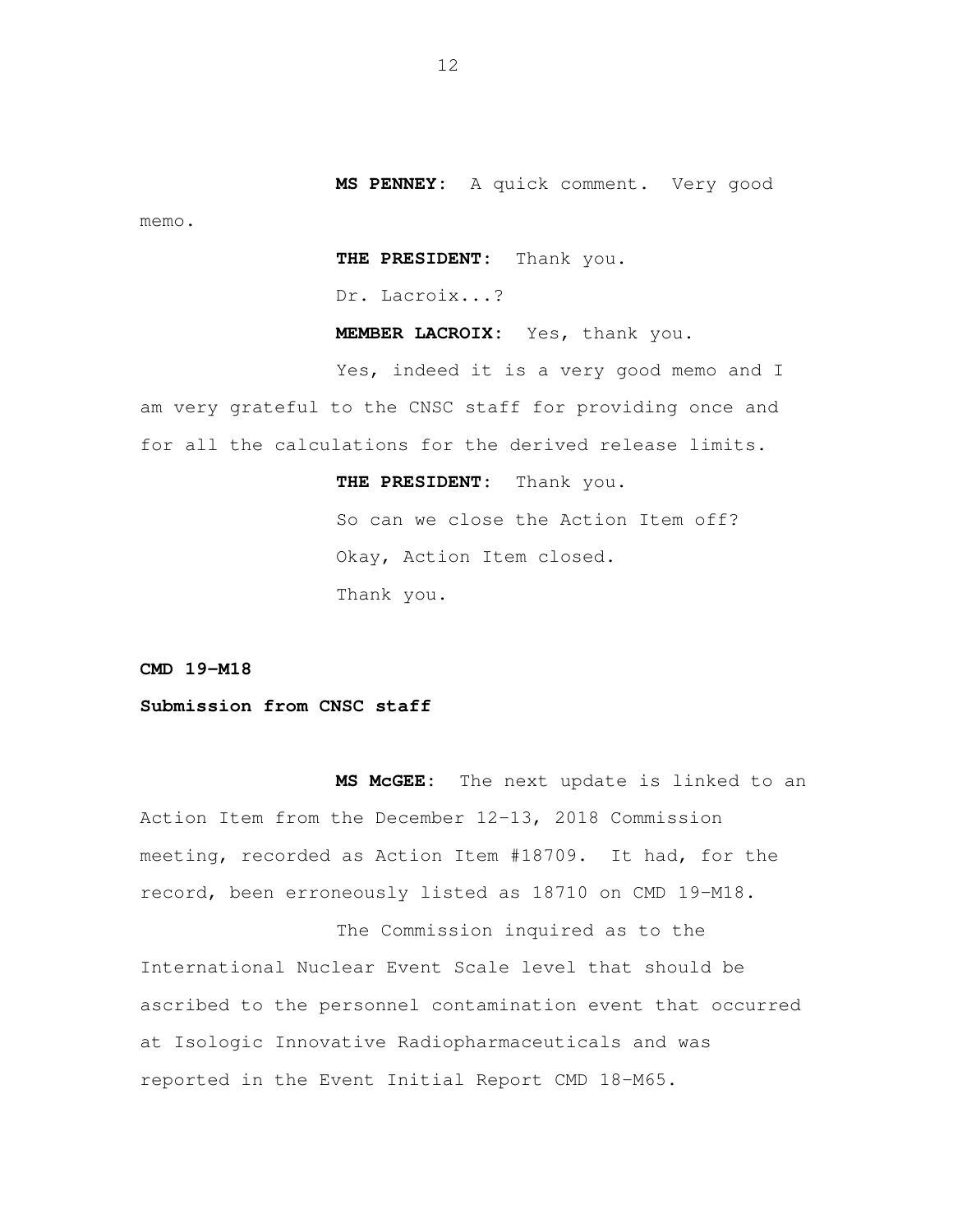CNSC staff filed a memo on February 28th, 2019, confirming that this event will be included in the 2018 report on an INES Level 2 count.

 I wish to note that a second Action Item, #18710, was identified as related to this event, but this second Action Item will be followed up at a future Commission proceeding once CNSC staff complete their review, including information about the implementation of the corrective actions.

 **THE PRESIDENT:** Thank you. So we're seeking approval from the Members to close Action Item 18709 related to the INES scale. Do we have concurrence on that?

Thank you. That action item is

closed.

#### **CMD 19-M19**

#### **Submission from Ontario Power Generation**

 **MS McGEE:** Thank you. The last update was filed by Ontario Power Generation to provide follow-up details related to questions asked during the February 20th, 2019, Commission meeting. The questions were related to steam generators as part of the Darlington refurbishment update.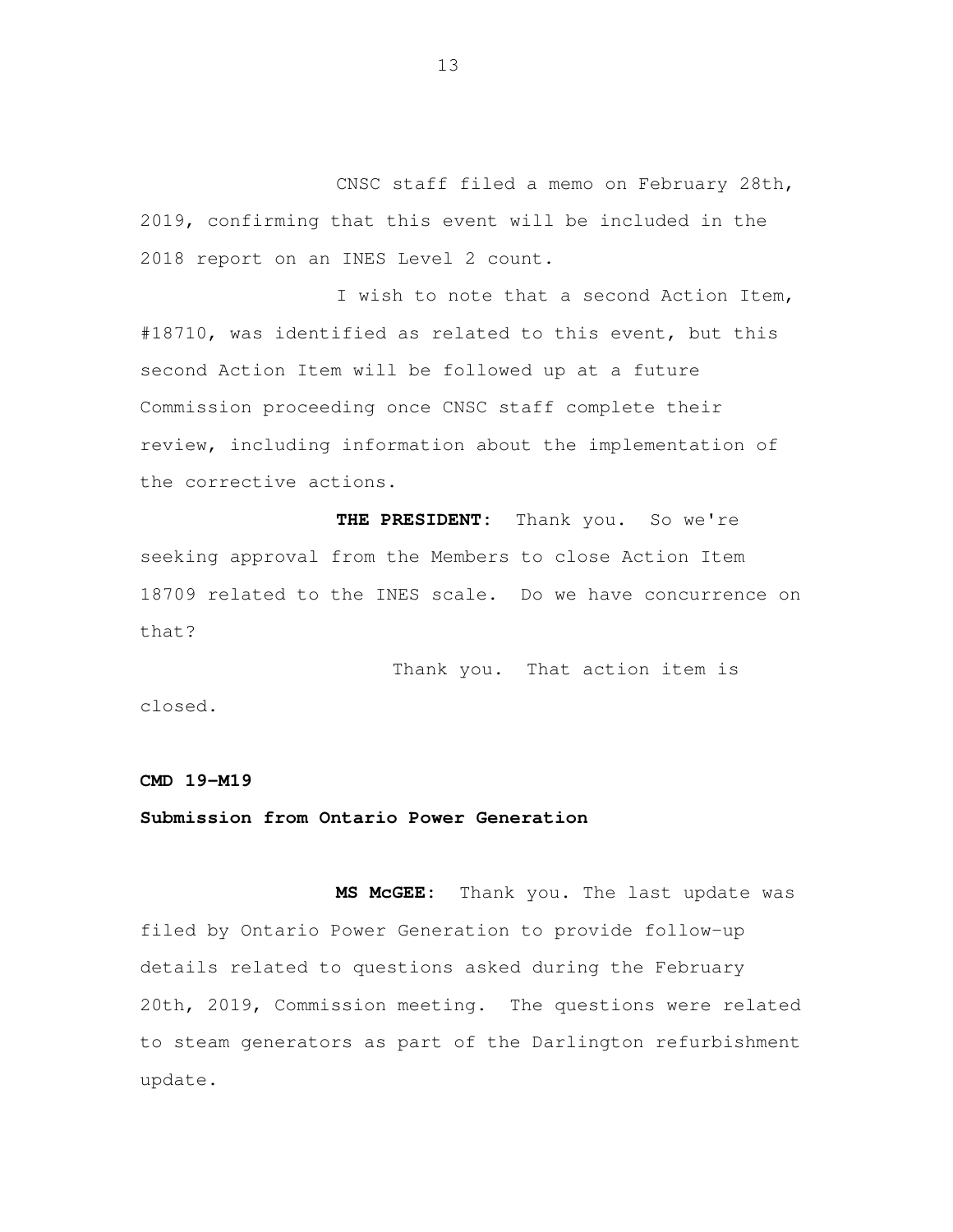This update is available under CMD 19-M19. This item was not identified as an action item; however, the information is on the public record in response to the questions raised in February 2019.

 **THE PRESIDENT:** Okay, the next item on the agenda is the Status Report on Power Reactors, as outlined in CMD 19-M14.

 I note that we have representatives from the nuclear power plants and CNSC staff in the room and also by teleconference. They can identify themselves later, before speaking.

 Mr. Viktorov, do you have anything to add before I turn the floor to my colleagues for questions?

 **CMD 19-M14** 

#### **Submission from CNSC Staff**

 **DR. VIKTOROV:** Alex Viktorov, we do have an update to the CMD. Quite a bit of things have changed is Alex Viktorov, and I'm the director of Pickering Regulatory Program Division. in the few days since then. Again, for the record, my name

 I'm making this update on behalf of Mr. Gerry Frappier, who's the director general of the Directorate of Power Reactor Regulation. With me today are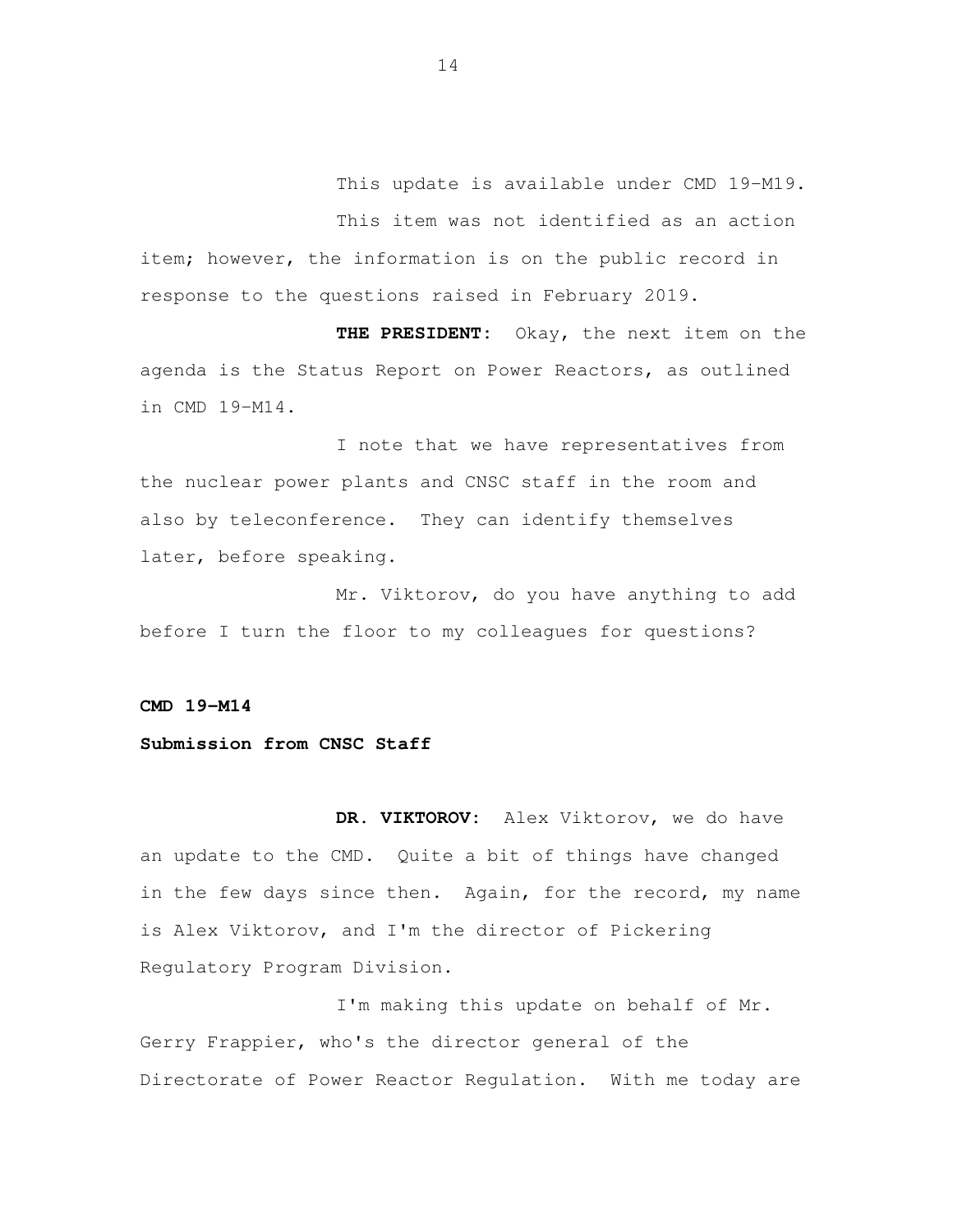the regulator and technical managers and staff.

 As I said the status update CMD 19-M14 was finalized on May the 9th, and since then there have been a few changes in the reactors' status.

 Specifically, for Bruce Unit 2, the cause of the partial fail of the Class II electrical system has since been identified as a failed communication port in the power inverters. The equipment was repaired and tested to ensure it functioned correctly, and Unit 2 safely returned to power and is currently at hundred per cent full power.

 Unit 3 also returned to power on May 13th, and as of this morning it was operating at 70 per cent full power.

 For Pickering, early on May 10th, Pickering Unit 1 had a failure of one of the two redundant digital control computers. It had a failure in the power supply. The reactor continued to operate as a second digital control computer was controlling the reactor reactivity.<br>Several hours later, the second digital

 control computer began showing erratic liquid zone control level indications. The unit operators responded manually by shutting the reactor down as per procedure.

Since then, the faults have been identified. In particular, there were faulty modules in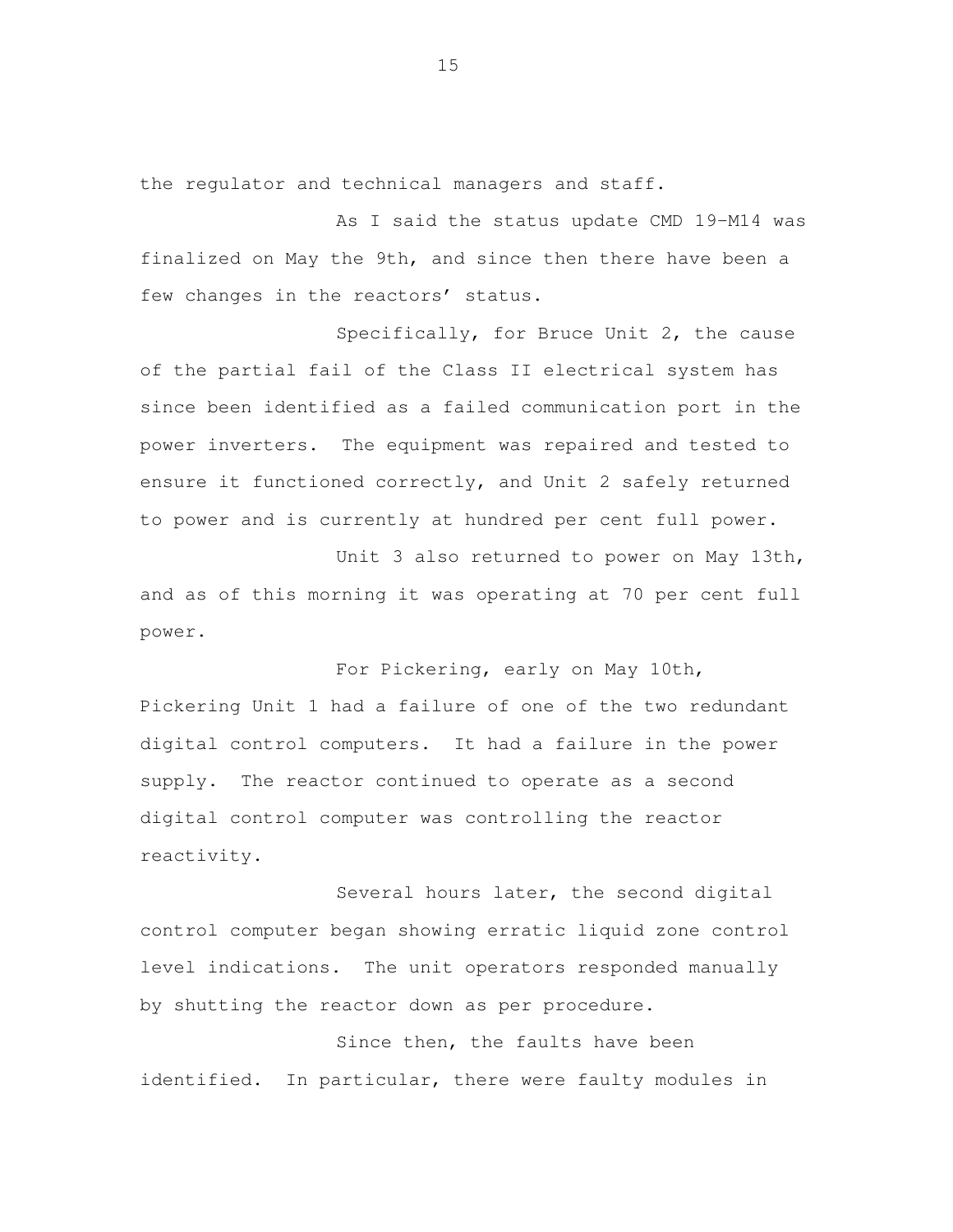the digital control computers that have been since then replaced and tested. The troubleshooting and repairs are now complete and the unit is expected to return to power later this week.

 We also have a further update on the KI Pill Working Group. The terms of reference have now been signed by all signatories, namely, the CNSC, OPG, Office of the Fire Marshal and Emergency Management, and the Ministry of Health and Long-Term Care Ontario. So we're ready to proceed to the working group activities.

 For Point Lepreau, the steam leak identified at Point Lepreau has been repaired.

 On May 14th, while the reactor was returning to full power, a fire-resistant fluid leak developed on a valve on the secondary conventional side of the plant. The fire-resistant fluid supplies hydraulic power to operate valves. As a result of this leak, operator tripped the reactor. The leaked fluid was contained and there was no effluent to the environment.

 Repairs have been since completed, and the unit is currently synchronized to the grid at 35 per cent power.

 With respect to the work injury at Point Lepreau, WorkSafe New Brunswick completed the investigation and determined that there were no contraventions. However,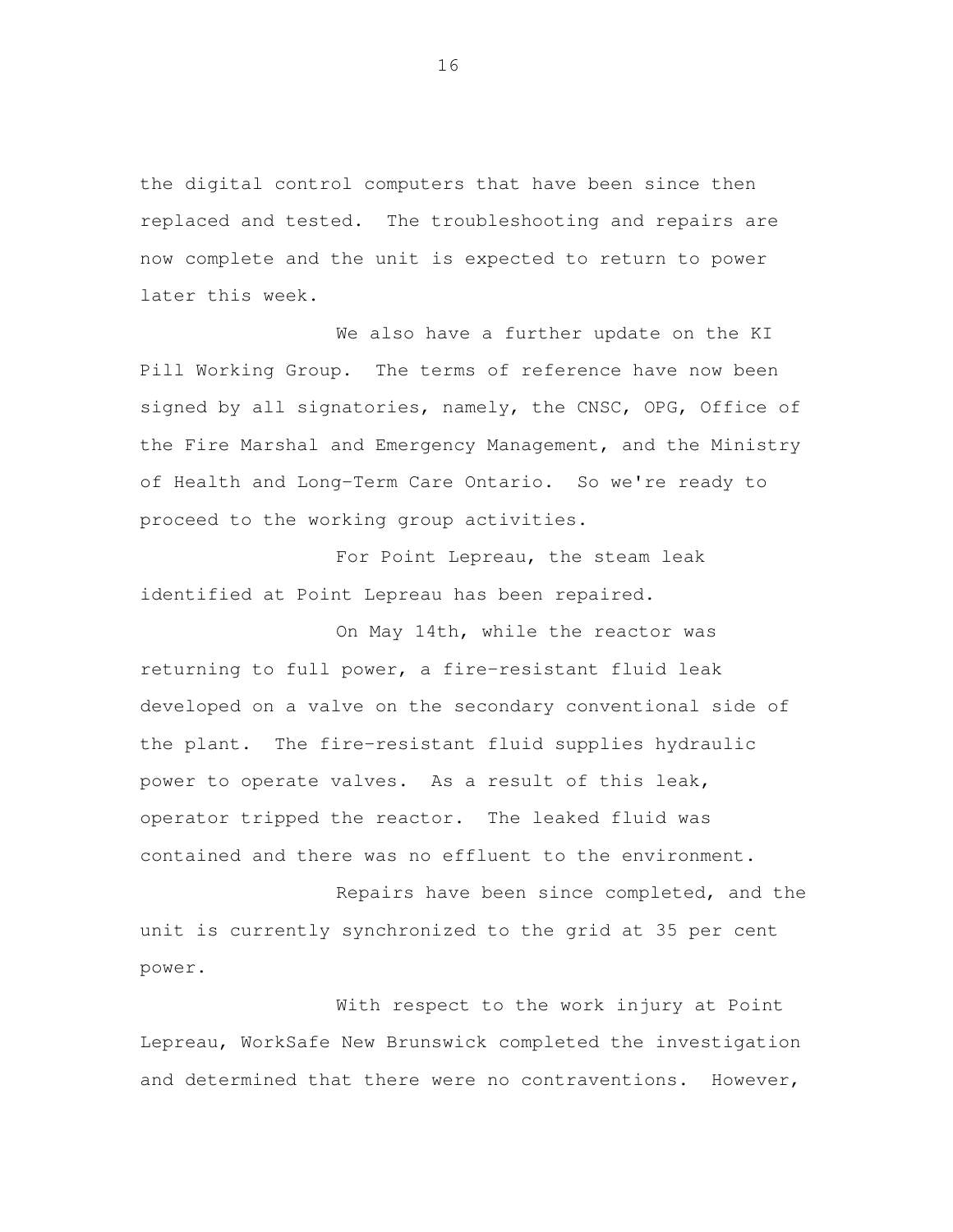the date the injury occurred is incorrectly stated in the status report. The date is in fact May 3rd.

 And this concludes the status report update on power reactors. We are available to answer your questions.

THE PRESIDENT: open the floor for questions from Commission Members. Thank you. I will now

Ms Penney?

 **MEMBER PENNEY:** Lot's of things to ask questions about. I'll start with Bruce, the Unit 2 power failure.

 When you say it was a failed communications port, what do you mean?

**MR. BURTON:** Maury Burton, for the record.

 In this piece of equipment, it's basically an inverter, which takes direct current and converts it to alternate current, is essentially we power Class II off of our Class I system, so if we do have a loss at Class IV, that this power isn't interrupted.

 So what the inverter does is does this -- the power conversion to supply the instruments. And this communications port was on a circuit board and it was a circuit board failure, essentially, that we had.

 **MEMBER PENNEY:** Does that mean there's no backup for it?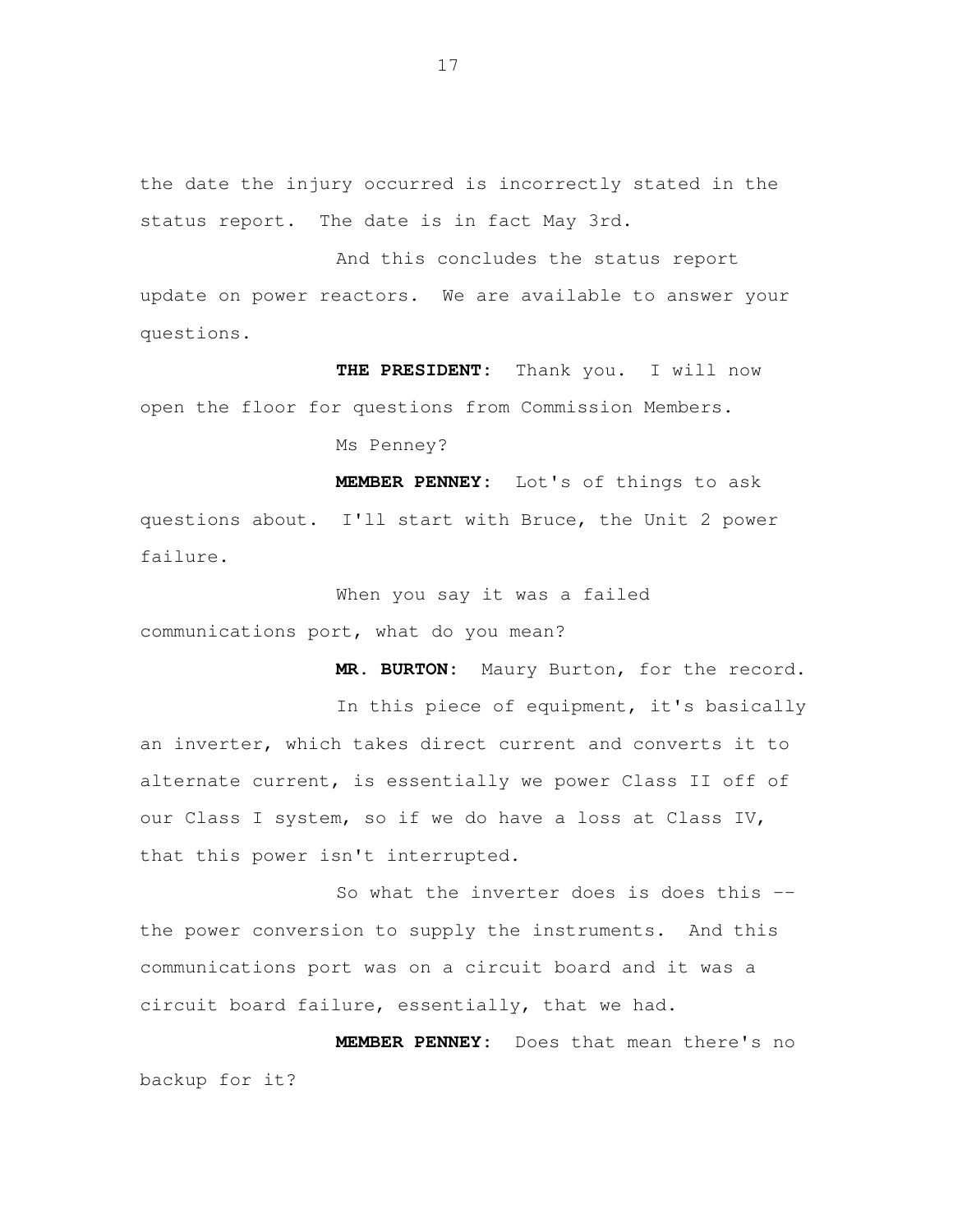## **MR. BURTON:** There is a backup.

 Unfortunately, the backup failed shortly after it went into service. And that, there were a couple blown fuses in that. The investigation was taken and there was additional maintenance done on that inverter as well.

 We do have a backup Class III system, but once we've had these two failures, the operators took the conservative decision to shut down the unit to investigate. So they could've maybe saved the unit, but in this case, where we've had two failures concurrently, we want to make sure that we put the unit in a safe state and investigate the cause of the event.

**MEMBER PENNEY:** Okay, thank you.

**THE PRESIDENT:** Mr. Berube?

 **MEMBER BERUBE:** Just while we're on the Bruce topic, just out of curiosity, a dual failure like that on Class II is pretty significant, I would think. So the issue is trying to figure out what the cause is on that and whether or not that translates to the remainder of your units?

**MR. BURTON:** Maury Burton, for the record.

 Yes, and we'll be taking that circuit board and doing forensics on it to look at the cause and the cause of the fuse failures in the second inverter to ensure that we understand that and adjust our maintenance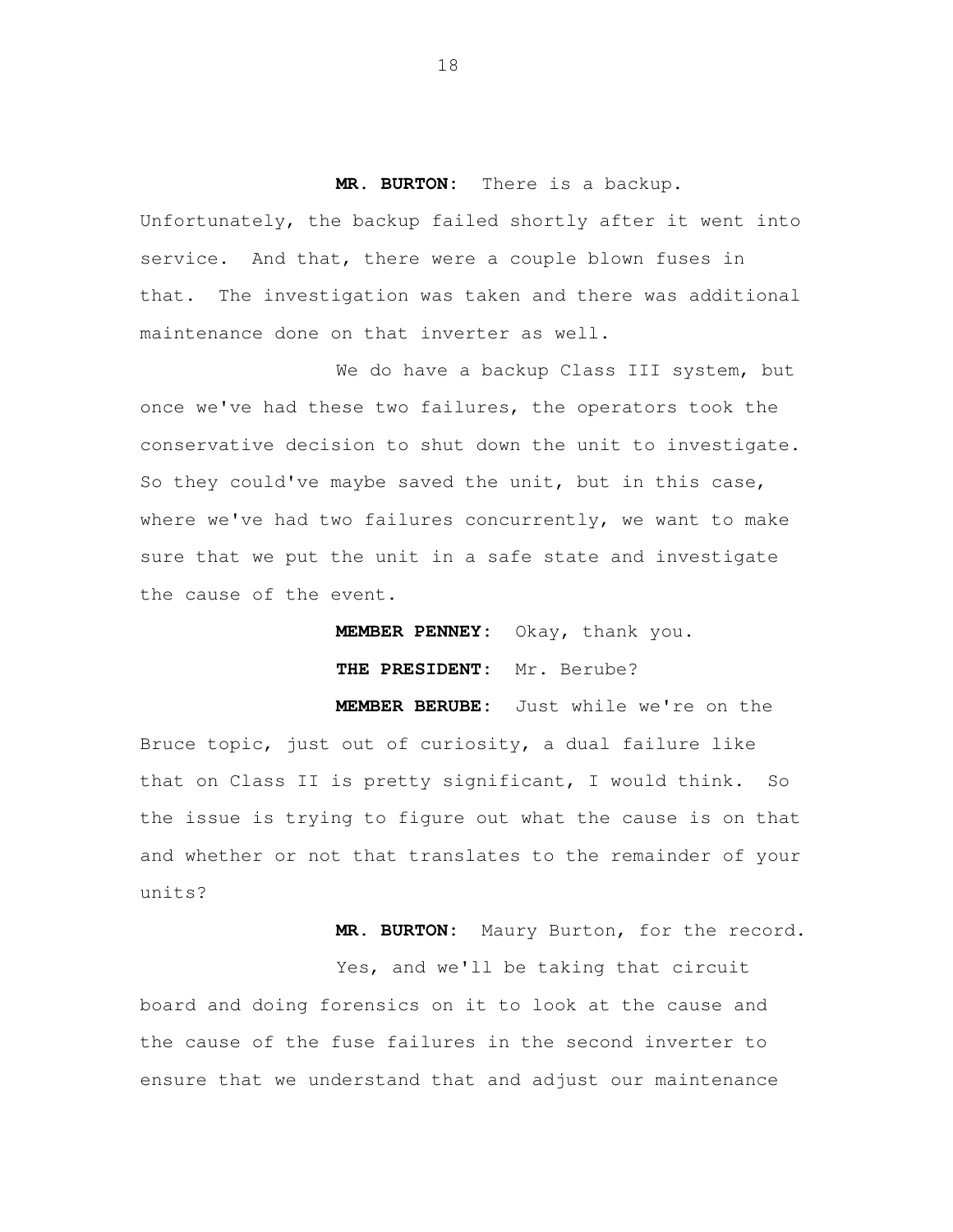and preventative maintenance programs appropriate to ensure that we don't have this occur on other units.

 **MEMBER BERUBE:** And with regard to Unit 2, I guess the transformer is still on order, I would think, for the replacement unit?

**MR. BURTON:** Maury Burton, for the record.

 I'm assuming you mean -- referring to TSSA. That was on Unit 8. Yes, it is on order and we expect it in the December time frame of this year, and expect to have it back in service by early 2020.

**THE PRESIDENT:** Dr. Demeter?

 **MEMBER DEMETER:** Yes, I had a question about the KI Pill Working Group.

 I looked at -- the terms of reference have been evolving, and but the membership of the signators are OPG, Ministry of Health and Long-Term Care, Office of the Fire Marshal and Emergency Management.

 I understand there's a public review process. But are there any other stakeholders on the committee itself, especially representative of those that are most affected by the outcome to this group and the policy that we set -- the school board, the City of Toronto? This seems -- I was looking to see that there's a little bit more inclusion of stakeholders that might contribute to this.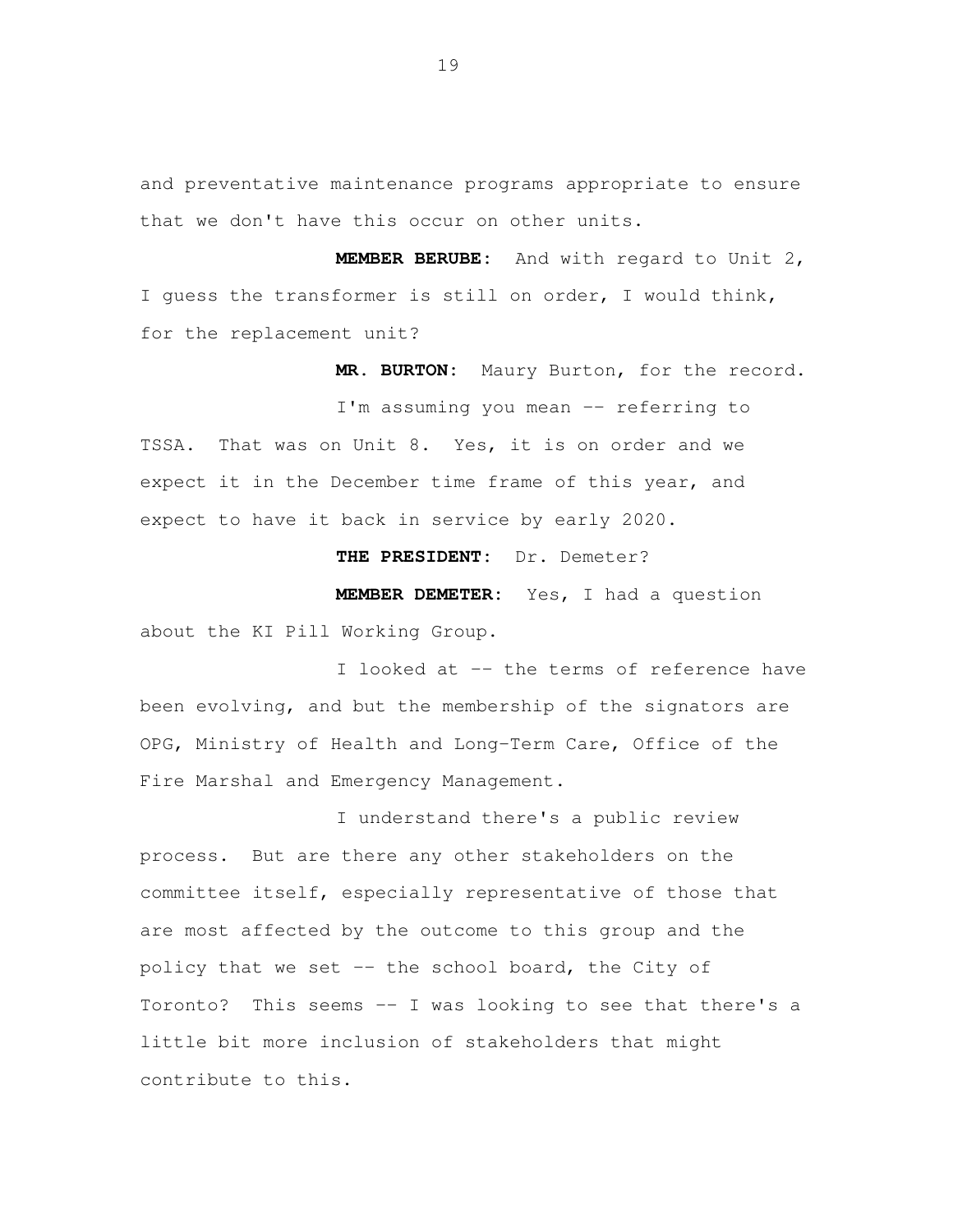**DR. VIKTOROV:** Yeah, Alex Viktorov.

 Absolutely. We do understand there is a strong public interest in this activity, and there are groups affected by whatever actions may arise from this working group. So yes, we have various players engaged and Lee Casterton will provide more details on the -- how we do that.

 **MR. CASTERTON:** Hi, Lee Casterton with the Directorate of Power Reactor Regulation.

 So the working group, as you mentioned, does have the four signatory bodies. There is also going to be the public health units from the area as well as the emergency management coordinators from the areas and Health Canada. So that will form the working group body.

At the same time, we have the CNSC Advisory Committee, and that's where we're engaging with a number of NGOs as well as the Toronto District School Board and the Toronto Catholic School Board.

 **MEMBER DEMETER:** Well, thank you. That helps. Yeah, I didn't want them all to be lumped into this public consultation, so they have an active role in the process more so than just replying to the -- thank you.

> **THE PRESIDENT:** Dr. Lacroix? **MEMBER LACROIX:** Thank you.

This is a question for Bruce. I read over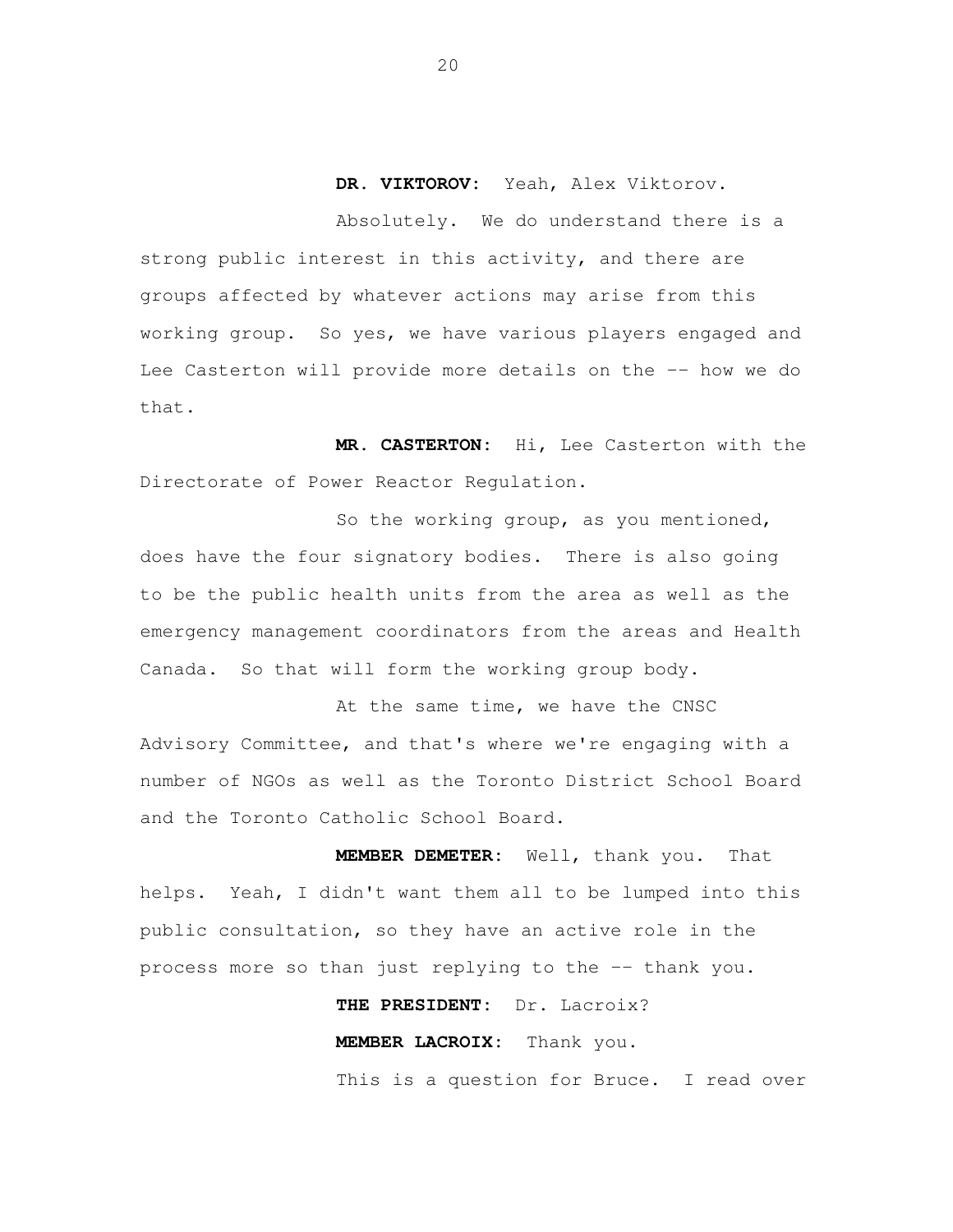here that the outage was extended for Unit 3 to replace a pressure tube. What was the reason for replacing the pressure tube? Normal wear and tear or another ...

 **MR. BURTON:** Maury Burton, for the record. During our inspection campaign on Unit 3, we found -- in one pressure tube, we found that one of the garter springs had moved between our past inspection. Because of the -- where the -- the amount of movement, we actually expanded that inspection to ensure that we understood and that this wasn't just an outlier.

 And during that expanded inspection, we found one pressure tube that was in contact with the calandria tube. So we did take a look at this and fitness for service guidelines and made the decision that based on fitness for service guidelines we could not make a case to return that pressure tube to service. So the decision was made to replace it.

 **THE PRESIDENT:** I have a question for OPG on the Darlington Alpha Event follow-up.

 So investigation found that the source of activity was due to removal of foreign material from inside the header. So, is this something that can be avoided? How are you managing this particular risk going forward?

 **MS DUARTE:** So, it's Mary Duarte, for the record, the Director of Radiation Safety.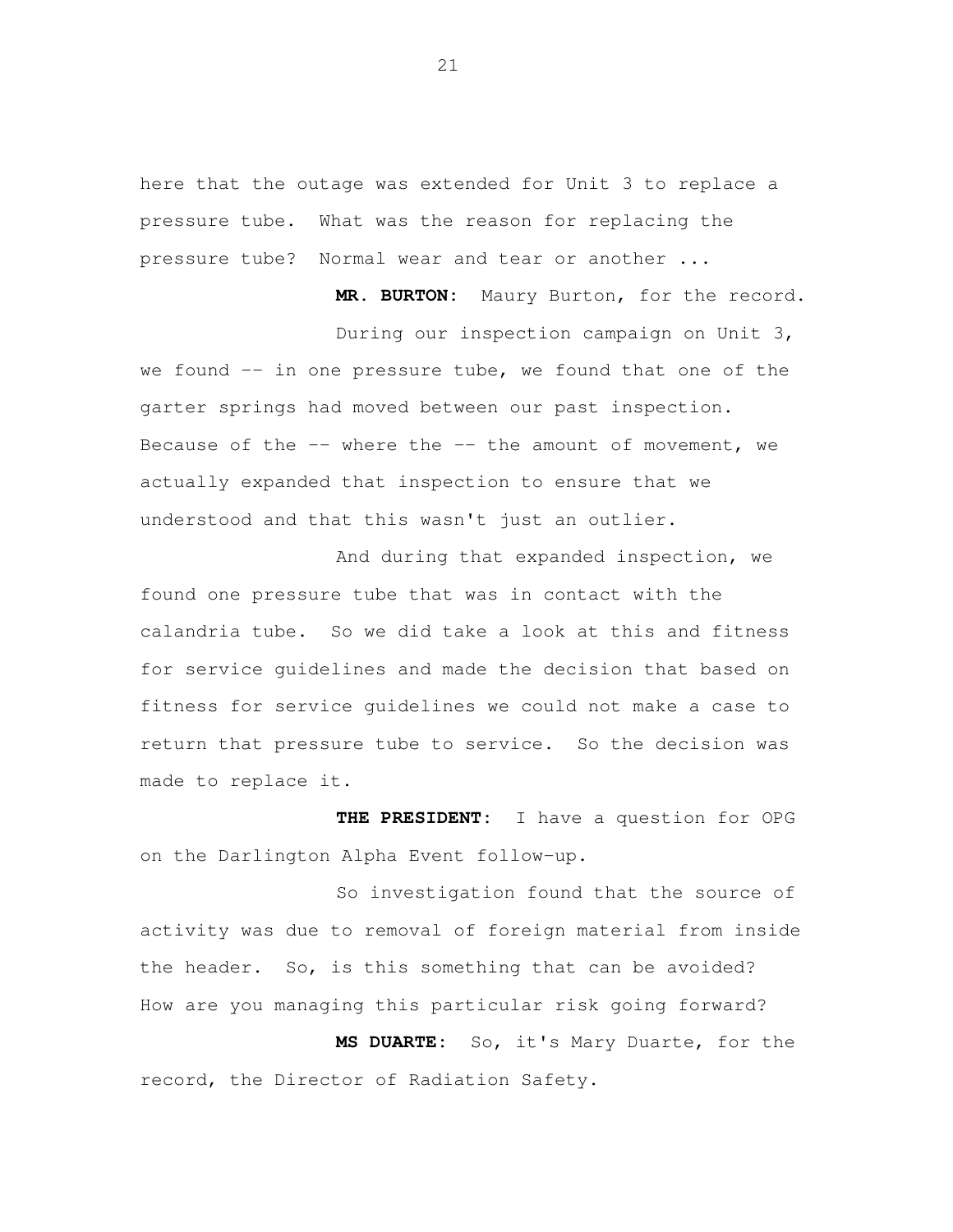We've conducted an investigation around this issue. We immediately, of course, had people in plastics when they were working near the header and we have plans, et cetera. We believe that we have the right controls in place, we believe that we have learned from these lessons and we have the right PPE to prevent any ALPHA uptakes. reviewed the event with our staff or any changes to work

 **THE PRESIDENT:** So, when further down you say you have an issue to add the appropriate revisions to your program, I don't know whether this is your ALPHA dosimetry program or just your overall RP program.

 What are some of the revisions that you have implemented or are planning on implementing?

 **MS DUARTE:** So, it's Mary Duarte, Director of Radiation Safety, for the record.

 We have benchmarked our ALPHA dosimetry program within the Canadian nuclear industry and the U.S. nuclear industry as well. We have made two enhancements to our ALPHA dosimetry program. We have essentially immediately implemented that for any ALPHA positive path we would conduct a fecal sample, so that aspect of the benchmark has already been implemented, in fact, it was implemented immediately after we detected an ALPHA positive path.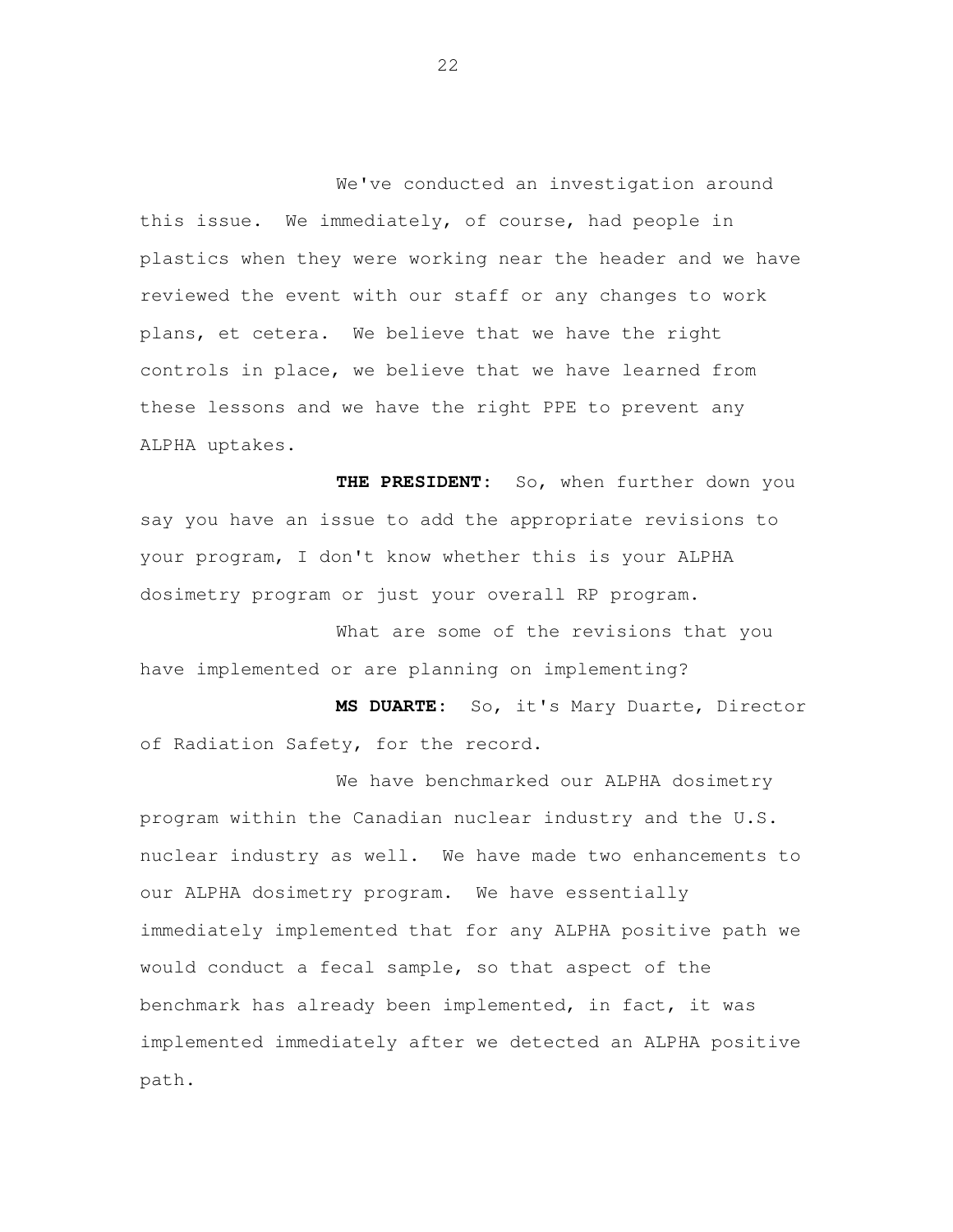In addition, we are preparing to implement a random fecal sampling. We are in the middle of conducting that assessment in terms of a changed management plan and we plan to start that program by September the 30th of this year.

> **THE PRESIDENT:** Thank you very much. Ms Penney, any additional questions? Mr. Berube?

 **MEMBER BERUBE:** I might have a long question pertaining to the update we got this morning with regard to Pickering on the DCCs, the digital control computers.

Just out of curiosity, is a root cause analysis being done on that, where are we on it, and if it is in progress because of the potential implications of the DCC issues it would be good if the Commission could hear at some point in the future what is being done with regard to this.

 **DR. VIKTOROV:** Alex Viktorov. I'll start, maybe OPG will provide additional information.

As any event, a root cause will be conducted and submitted to CNSC, as I understand CNSC will review it, and we also expect that the extent of condition will be conducted as well to understand how the units may be affected or indeed across the Canada fleet and once we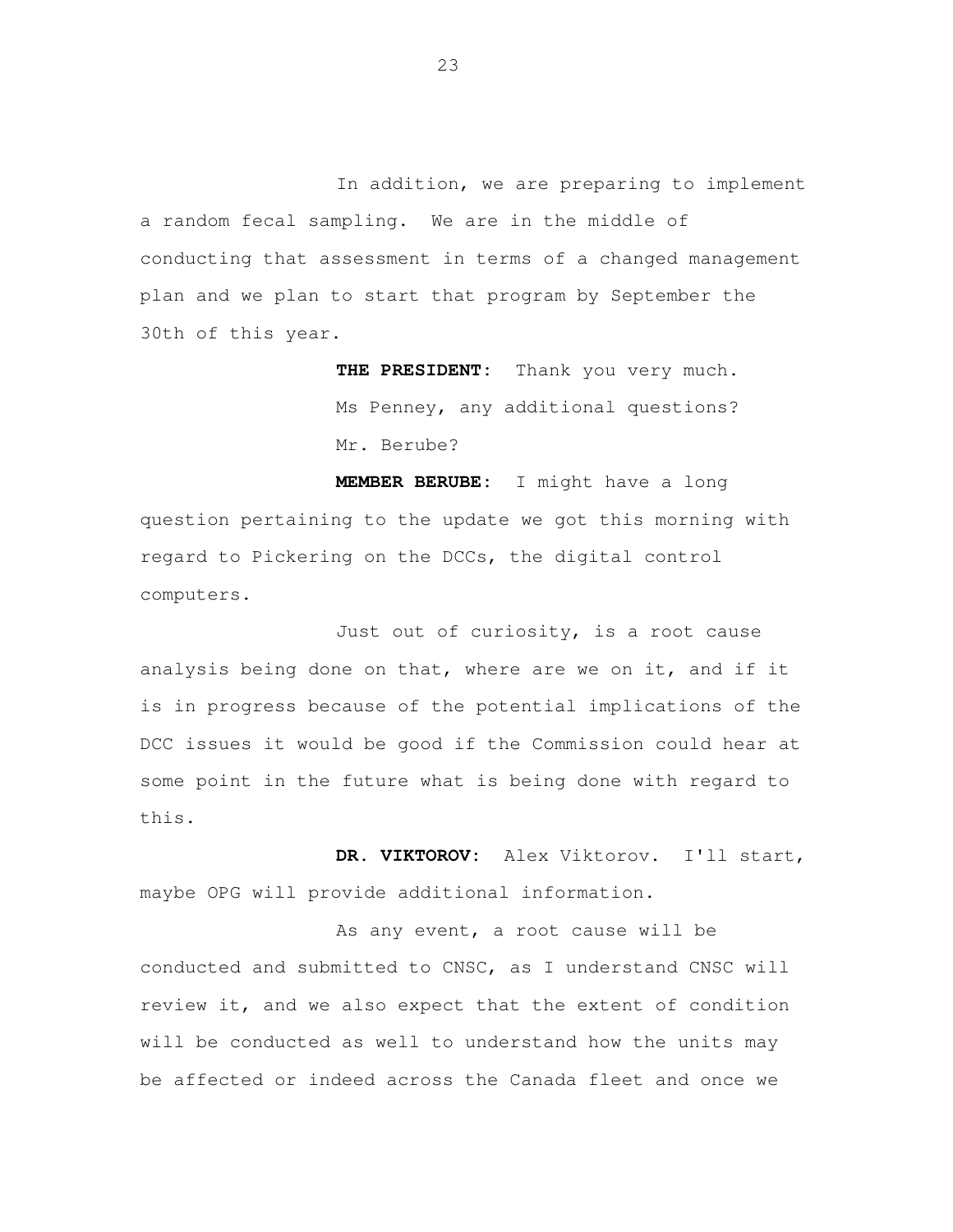have this information we will be ready to provide update to the Commission.

 **MEMBER BERUBE:** In general, I'm just very curious about aging management on the DCCs and how that actually is being effectively managed across the fleet.

 **DR. VIKTOROV:** Thank you. I will take this for a future date.

THE PRESIDENT: I suspect the public's benefit, so what are the safety implications of this incident or potential safety Mr. Viktorov, for mine and implications?

 **DR. VIKTOROV:** Again Alex Viktorov. Digital computers are important to control the reactor power and it's done by several ways and the computers are redundant, there are two fully capable computers that can work totally independently of each other so if one fails the other can safely operate reactor.

 In case of any significant disturbance, there are two shutdown systems that can act automatically and bring the reactor down safely. The reactor can also be shut down manually when operator sees any indications of any transients or parameter as being out of range which essentially happened in this case.

 So, specifically there was no impact neither on workers, public or environment. There were no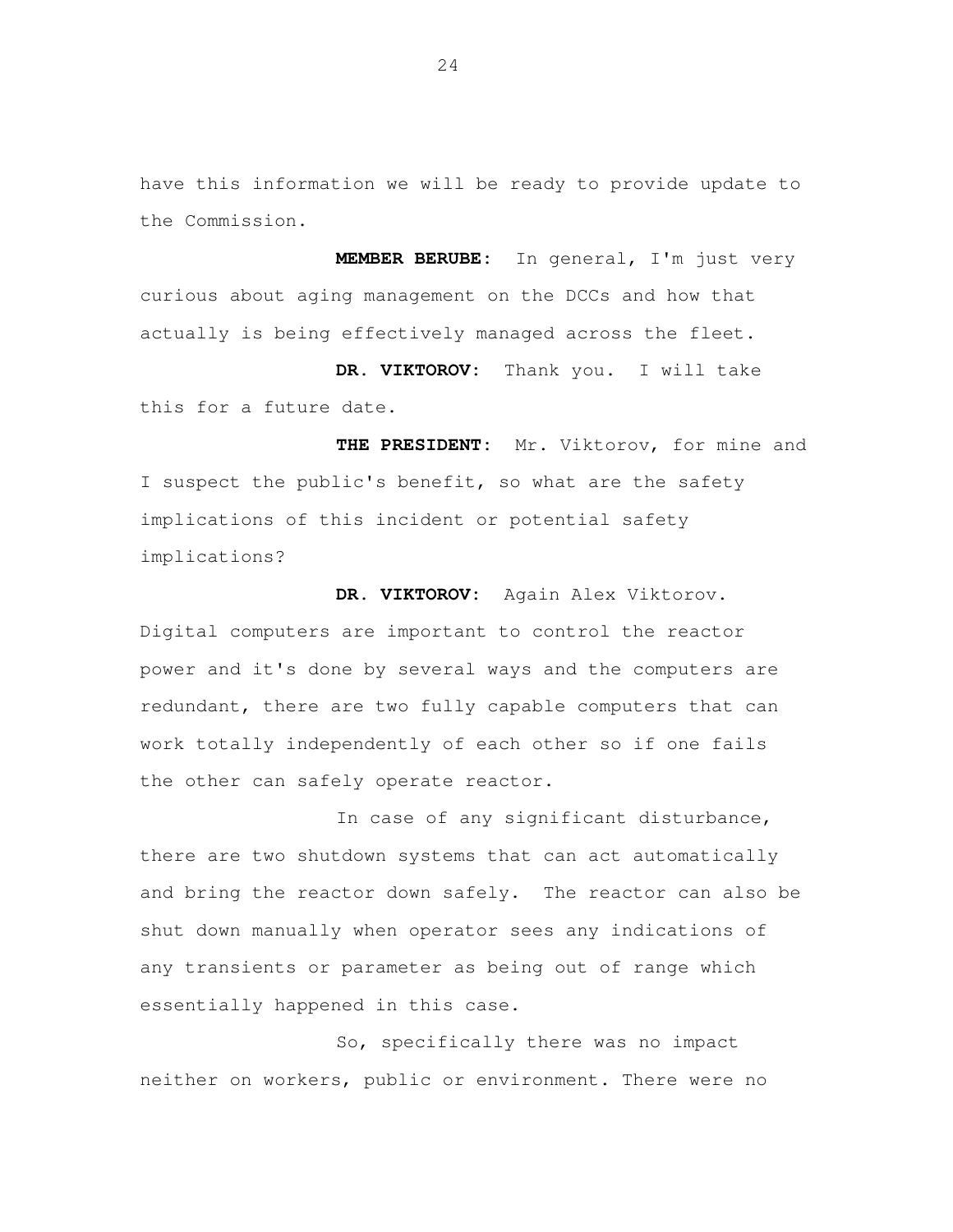releases of radioactive material as there were no limits exceeded, but having one of the safety-related systems not operating properly, it's important to react quickly and the licensee has done so.

 Generally, we are satisfied with the immediate response and, as I said, we will review the event information when it will be provided.

> **THE PRESIDENT:** Thank you very much. Anyone with any additional questions? Thank you. Thank you for the update.

#### **CMD 19-M13**

#### **Written submission from CNSC staff**

 **MS McGEE:** The next item is the event initial report regarding uranium in groundwater monitoring well at Cameco Corporation's Key Lake operations as outlined in CMD 19-M13.

 Mr. Liam Mooney and Mr. Daley McIntyre from Cameco Corporation are joining us by teleconference to be available for questions.

 Ms Tadros, do you wish to add anything before moving into questions?

 And Mr. Mooney and Mr. McIntyre, can we confirm you're online?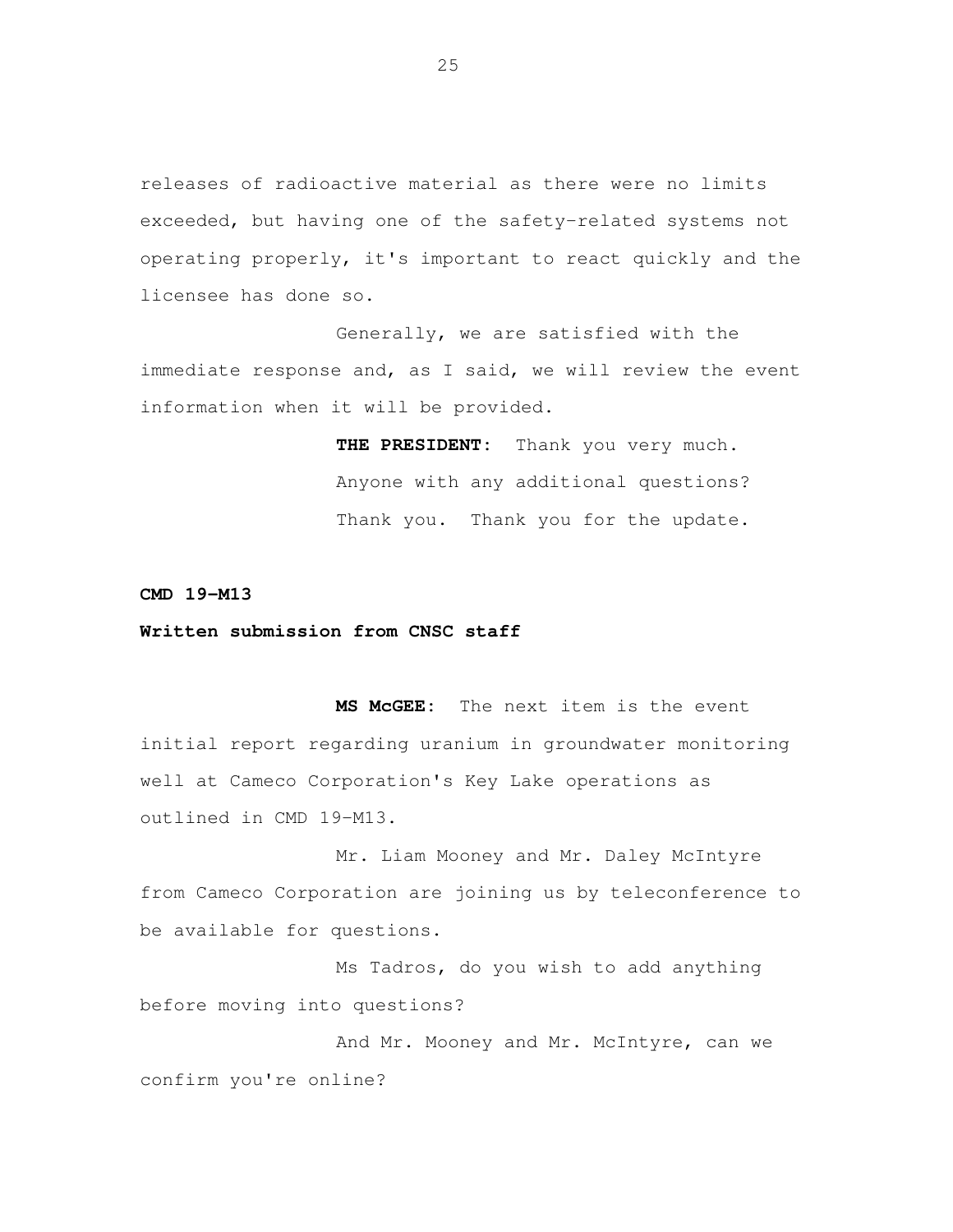**MR. MOONEY:** It's Liam Mooney and Mr. Daley McIntyre here. We can hear you, can you hear us?

> MS MCGEE: Thank you very much.

 **THE PRESIDENT:** Ms Tadros, did you want to add anything?

 **MS TADROS:** Yes, thank you. Good morning, President Velshi, Members of the Commission. For the record, my name is Haidy Tadros, I am the Director General of the Directorate of Nuclear Cycle and Facilities Regulation.

 For this item I have colleagues here in Ottawa as well as in the Saskatoon regional office who are available to take any questions the Commission may have.

 We are here to provide information on the discovery of uranium concentrations in a groundwater monitoring well within the licensed area at Cameco Corporation's Key Lake operation.

 As described in CNSC staff's event initial report, the elevated uranium concentration is limited to one monitoring well and has not been detected in any of the surrounding wells or any other monitoring locations on the site.

 With the discovery of the elevated results and the subsequent posting of the information to both Cameco and CNSC's web pages that occurred in 2018, only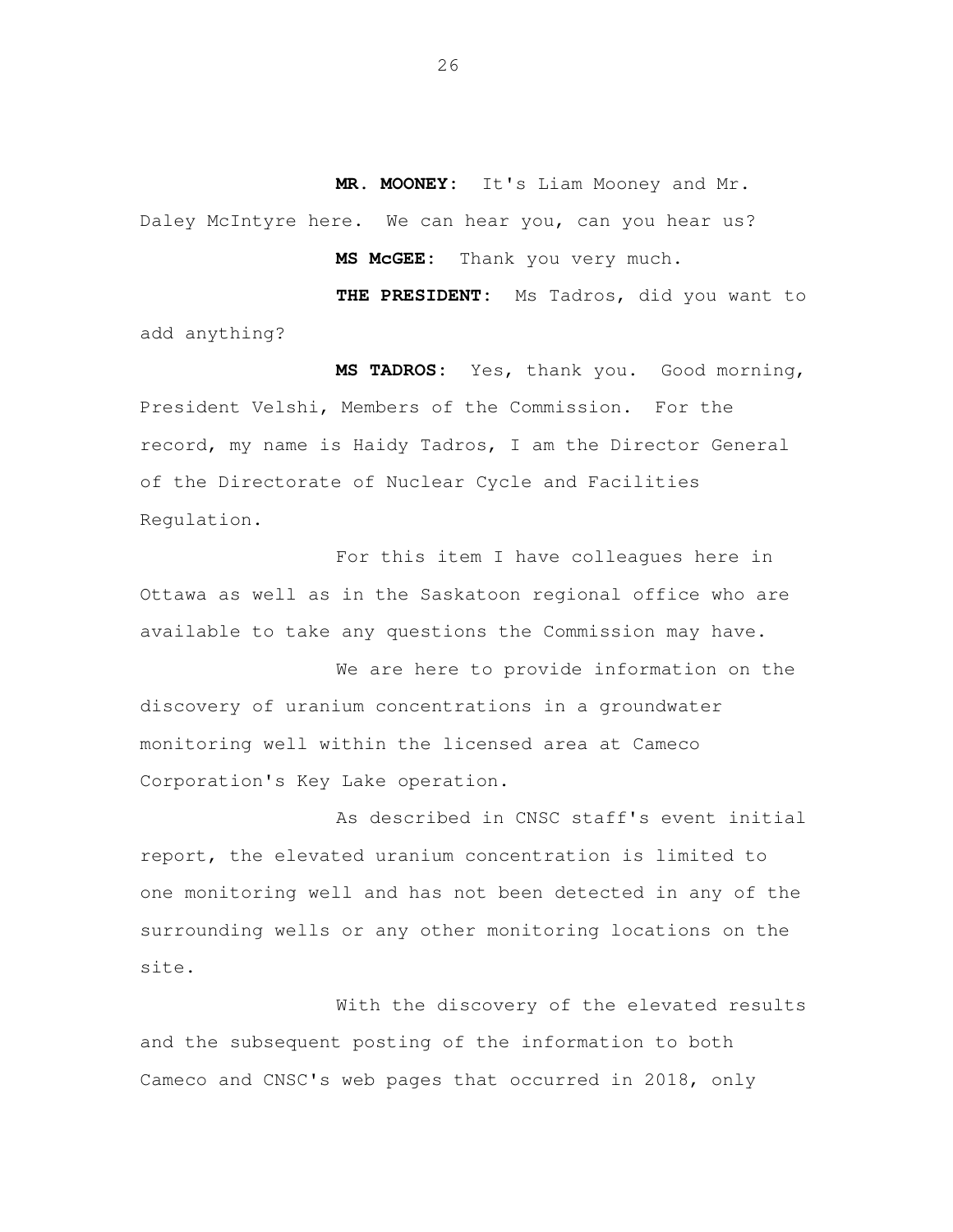recently has this event gained media coverage.

 During an April 2019 community meeting, interested Indigenous community representatives, Cameco and CNSC staff further discussed the event. Given the Indigenous, public and media attention on this matter, CNSC staff determined it would be important to communicate this information to the Commission in a public proceeding so as to address any questions that you may have.

 As noted in CNSC staff's event initial report, this event did not result in any kind of dose to the public or the workers and there were no impacts to the environment.

 The details of CNSC staff's actions and the licensee's actions taken thus far are also detailed in the EIR.

 CNSC staff will continue to engage with the communities and answer any questions they may have including in an upcoming Environmental Quality Committee meeting. We will also be providing further information and any updates related to this event during CNSC staff's regulatory oversight report on uranium mines and mills in December of 2019.

 So, thank you for the opportunity to provide this statement. We are available to take any questions you may have.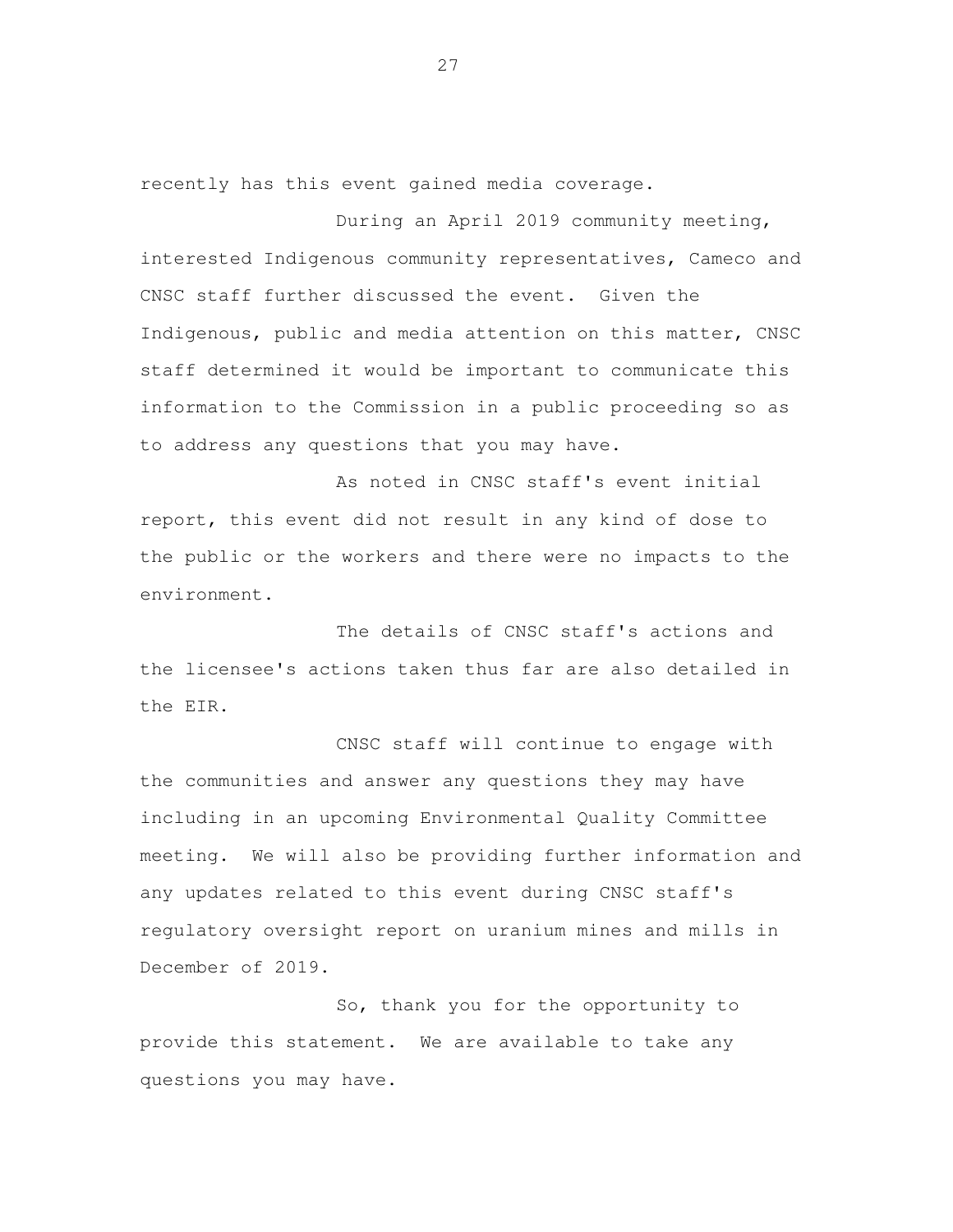**THE PRESIDENT:** Thank you, Ms Tadros.

 Mr. Mooney, do you wish to add anything before we open the floor to questions?

 **MR. MOONEY:** Thank you. I would like to add a little context as well.

 Good morning, President Velshi and Members of the Commission. For the record, my name is Liam Mooney, I'm the Vice-President of Safety, Health, Environmental Quality and Regulatory Relations at Cameco. I'm joined today by Daly McIntyre our Manager of Safety, Health and Environmental Quality at Cameco's Key Lake and McArthur River operations.

 I wanted to start by emphasizing that Cameco's highest priority is for the safety and health of people and the protection of the environment.

With respect to today's agenda item, as you have read, our monitoring of groundwater near an onsite mill building identified an increasing trend in uranium concentration. We then reported it to CNSC staff and our provincial environmental regulator.

 Groundwater in this area moves slowly and our monitoring shows that this event is localized to the mill area. We have no indication that the incident is affecting nearby lakes and there are no wells used for drinking water in this area.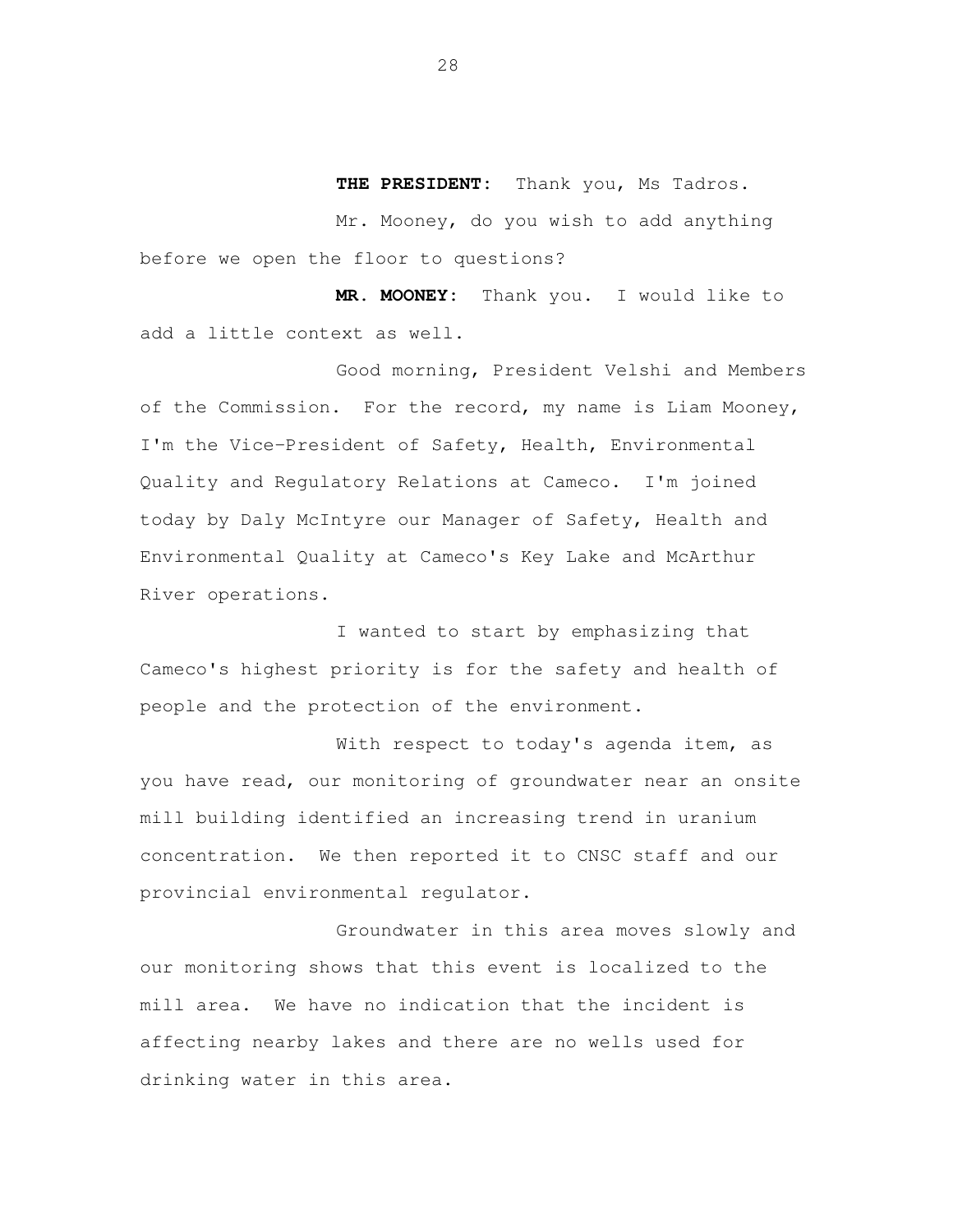In accordance with our management system and the provincial environmental code, we are investigating and working with third party experts to understand the issue and develop an appropriate action plan.

 In addition to posting this event on our website, Cameco is keeping local people informed through environmental and engagement committee meetings, communications with local leadership and, as Ms Tadros referred, a community meeting that was held in April.

 Going forward we have regularly scheduled meetings where we are committed to communicating further once our plan is developed.

 We are available to respond to any questions that you might have in this regard.

 **THE PRESIDENT:** Thank you, Mr. Mooney. We will open the floor to the Commission Members for questions. Mr. Berube?

 **MEMBER BERUBE:** I am just looking at the topographical picture here of the actual site, which is very good, thank you for providing that.

 But it's kind of curious that the sampling well is actually upstream of the predominant water flow, if I'm reading this image correct. Is that correct?

 **MS TADROS:** Haidy Tadros, for the record. Yes, you are correct.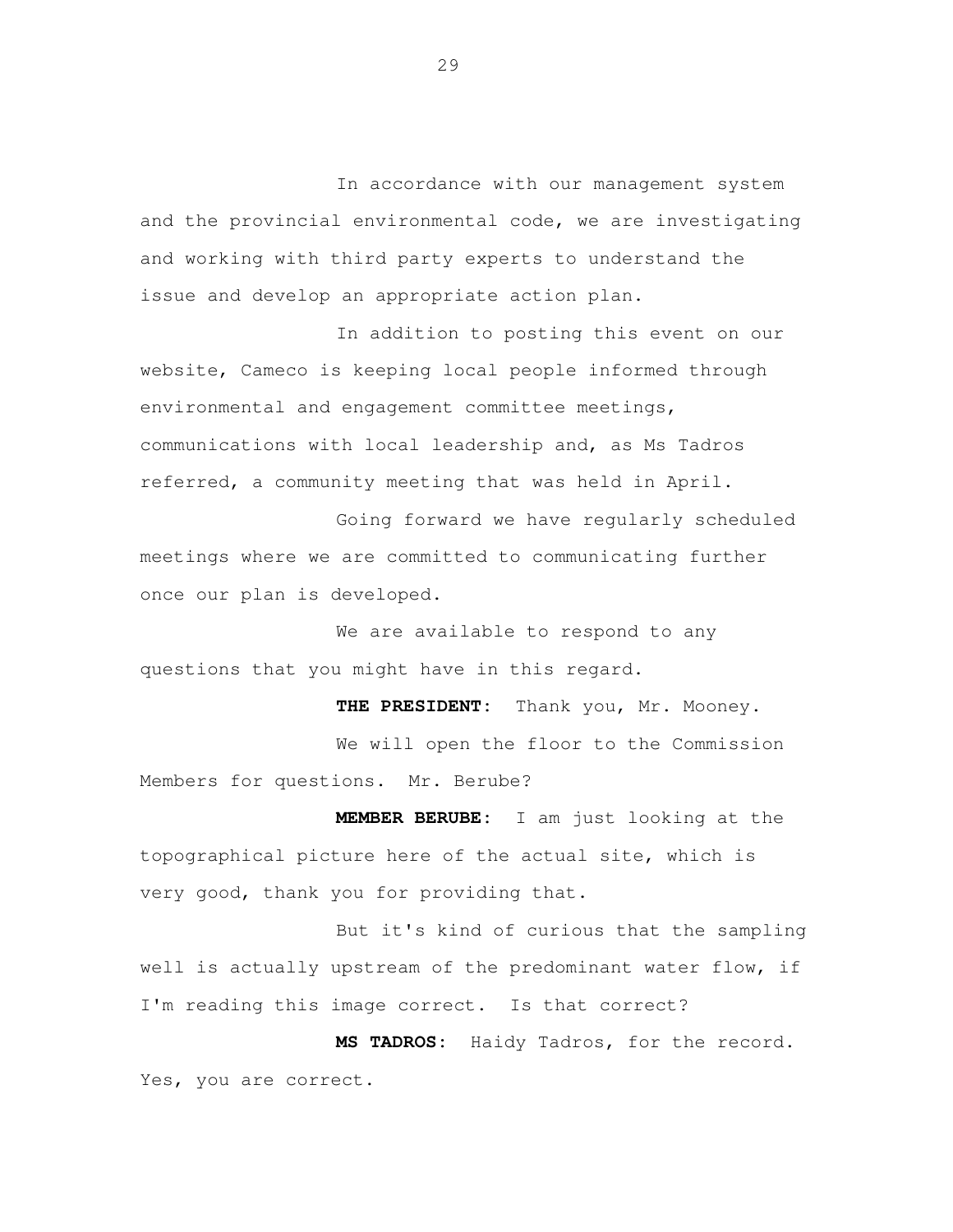## **THE PRESIDENT:** Dr. Demeter?

 **MEMBER DEMETER:** Thank you. I just wanted to clarify one thing and ask a question. So, as I understand it, and I'm reading between the lines in this report, that the building is not in routine use but due to the routine adding the water to reduce radon activities, it was that activity -- that preventive maintenance activity of adding the water that allowed this to seep through versus routine activities in that building.

 **MR. FUNDAREK:** Peter Fundarek, for the record. Yes, that is correct, it was due to past practices where material was allowed to be on the floor that allowed for contamination of the concrete to occur and as a remedial measure they put water on the floor to reduce the radon rates.

 **MEMBER DEMETER:** So, I guess the one question I have given the half life of the uranium and the volume, are there any geo hydrological consequences down the road where this packet makes its way through the system?

 **MR. FUNDAREK:** Peter Fundarek, for the record. The situation is not yet finalized. Cameco will be undertaking a series of monitoring activities this summer to better characterize the distribution and extent of the underground contamination and then developing a plan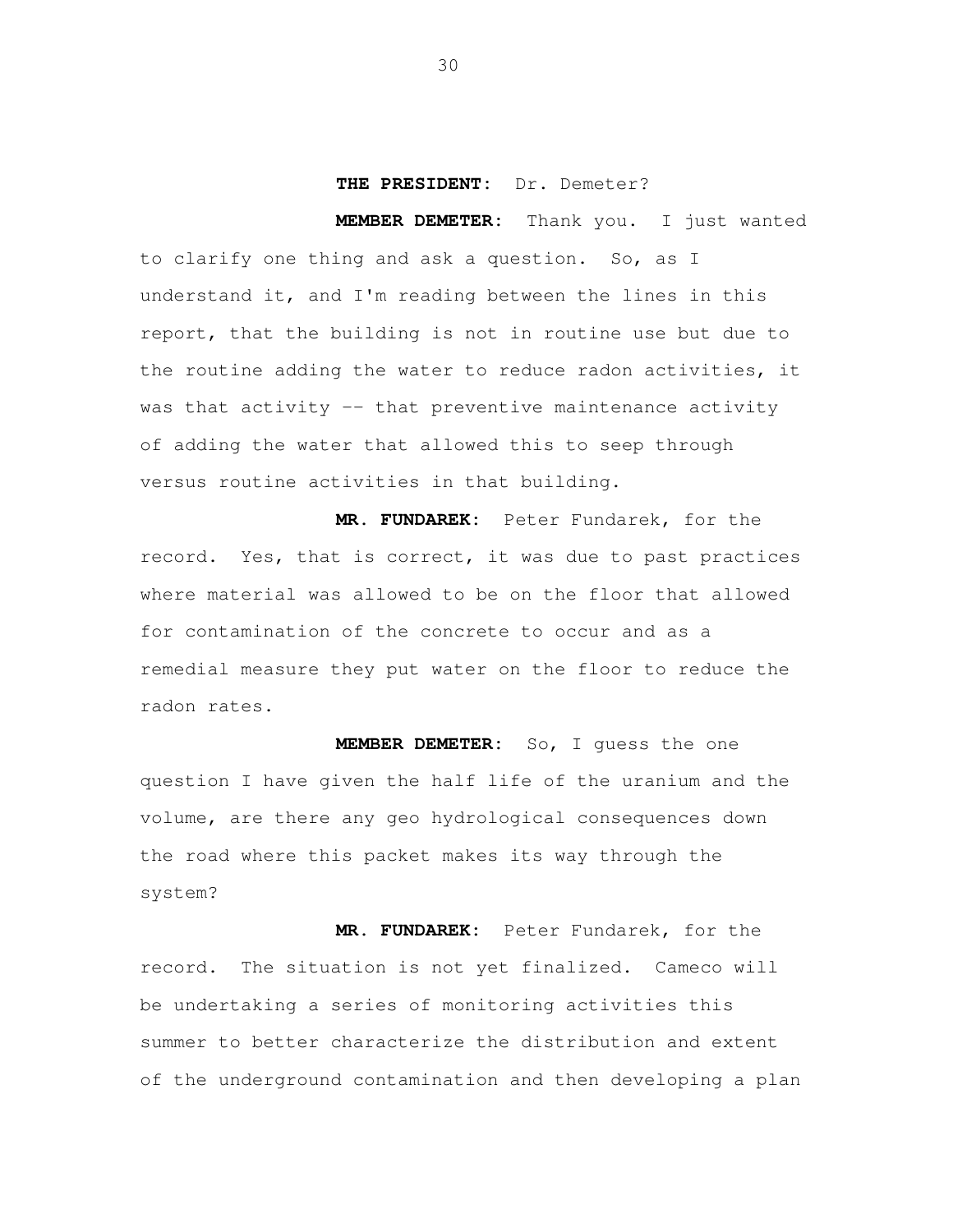for remedial actions to be taken to try and remove that material from underground.

 **MEMBER DEMETER:** Okay. Thank you very much.

## **THE PRESIDENT:** Dr. Lacroix?

 **MEMBER LACROIX:** You mentioned that well MT-802, which is responsible for the leak, is situated next to the molybdenum extraction building.

 Could you tell us more about the molybdenum extraction building?

 **MS TADROS:** Haidy Tadros, for the record. Perhaps Cameco can provide a description of the activities that occurred in the building. Just in terms of clarity, the well that the contamination was found in, it wasn't because of the well, it was the contamination occurred due to the concentrations of uranium in the concrete and that seeped into the well, which was a holding well. So the well is intact, we are just categorizing how much of that concentration is there.

 But perhaps Cameco can provide some details as to the activities in the building.

 **MR. MOONEY:** Liam Mooney, for the record. I just wanted to clarify that the monitoring well 802 is down-gradient from the moly removal circuit that is the source, or a likely source in that regard.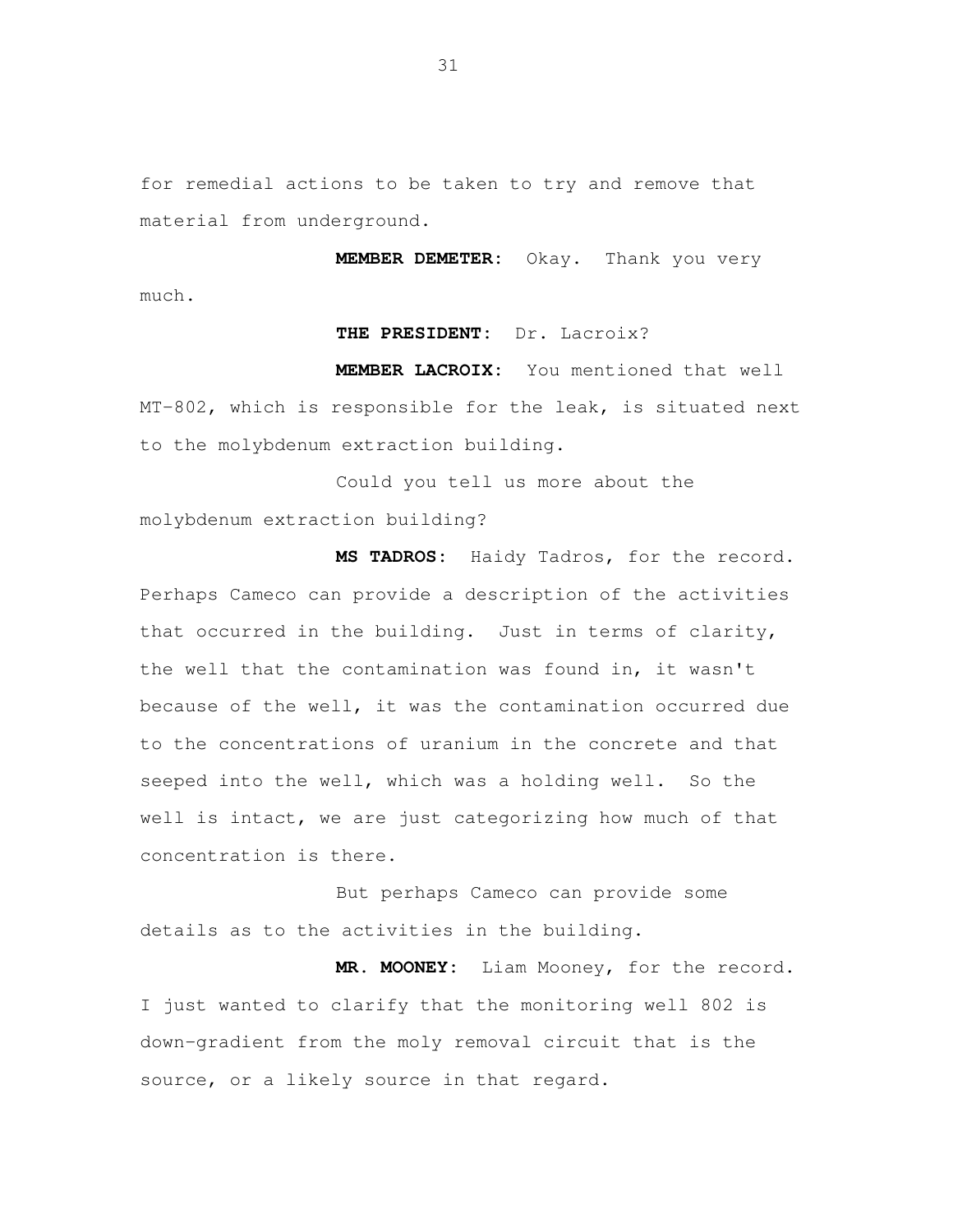With respect to the moly plant, as it's referred to, it is part of our process to sip out molybdenum which has, for Cameco treatment purposes, behaves much like uranium. So this particular part of the facility is designed to remove molybdenum from the uranium solution.

**THE PRESIDENT:** Ms Penney.

MEMBER PENNEY: hear that Cameco's going to undertake some monitoring this summer and that there'll be additional remedial actions, and I expect that we'll be updated on that when the incident investigation is complete. Thanks. So I'm glad to

 A question for CNSC staff. Is there any intent to go and do the independent environmental monitoring program this summer, this year, to confirm that there are no impacts outside the fence line?

 **MS TADROS:** Haidy Tadros, for the record. So we did not have on our plan an independent environmental monitoring program to take place this summer for that specific site. Again, as within our EIR, the situation is within the licensed area and as, Commissioner Penney, you are aware our IEMP does look outside of the licensed location.<br>But perhaps I could ask our colleagues in

the environmental protection group to provide any elaborate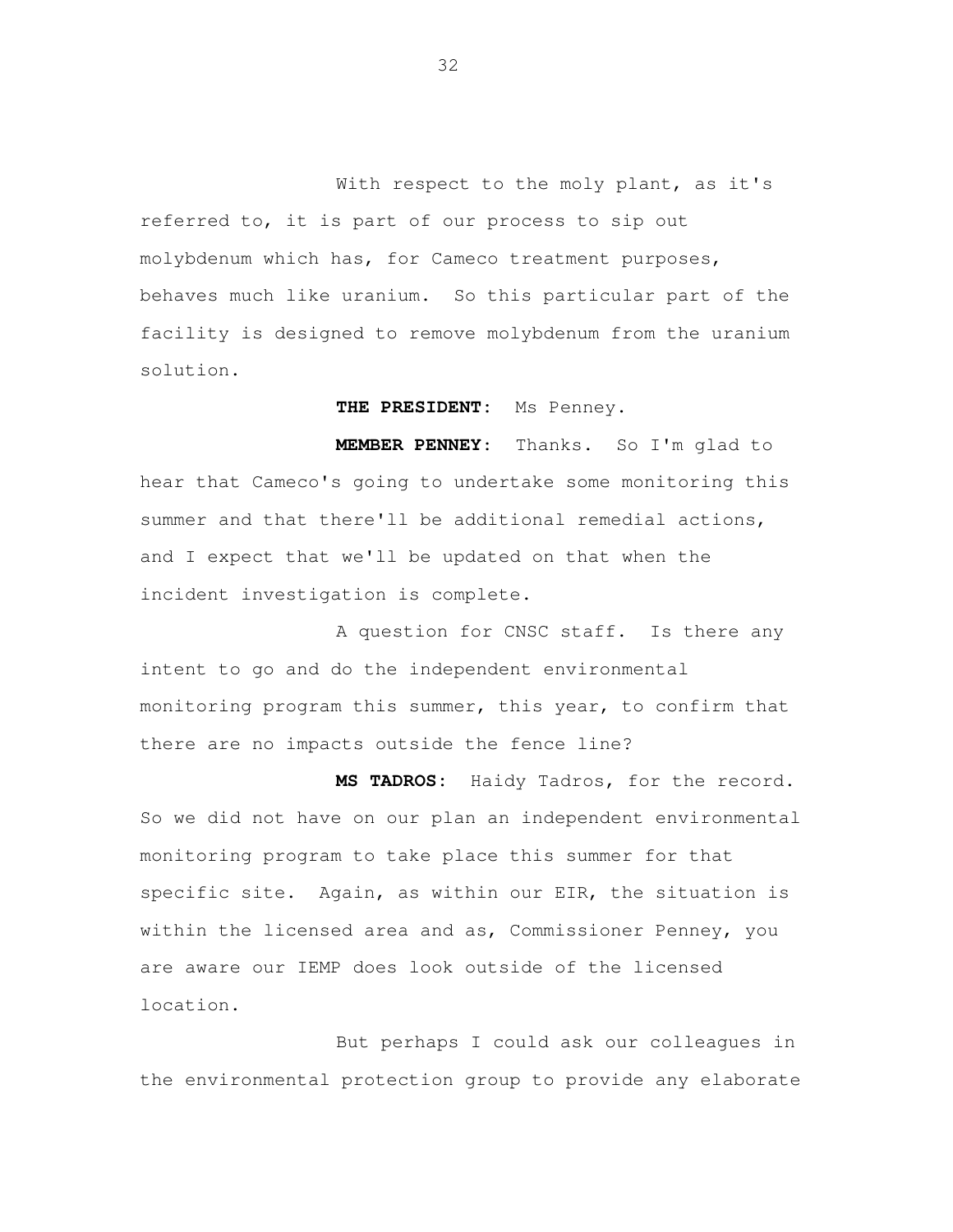discussions that they may have on this?

 **MR. RINKER:** Mike Rinker, for the record. I'm the Director General responsible for Environment and Radiation Protection and Assessment.

 So an occasion like this, it's directly on the licensee's responsibility to conduct these sort of investigations. The type of work that we do under the Independent Environmental Monitoring Program wouldn't have this as a kind of objective. We would be looking at areas for which Indigenous or the public would be accessing to make sure that they would feel protected in the areas for which they frequent, and this lies solely on Cameco.

 **MEMBER PENNEY:** So what I hear you saying is you would expect Cameco to look at outside the fence line potential impact and include that as part of their monitoring that they would be doing to follow-up this summer?

 **MR. RINKER:** Mike Rinker, for the record. So we would expect them to delineate where that contamination is, and find out where the extent of that contamination ends, that's where we would expect them to look at.

 **MEMBER PENNEY:** Right. I guess just that's different than actually giving the public some comfort that there are no impacts to any of the harvesting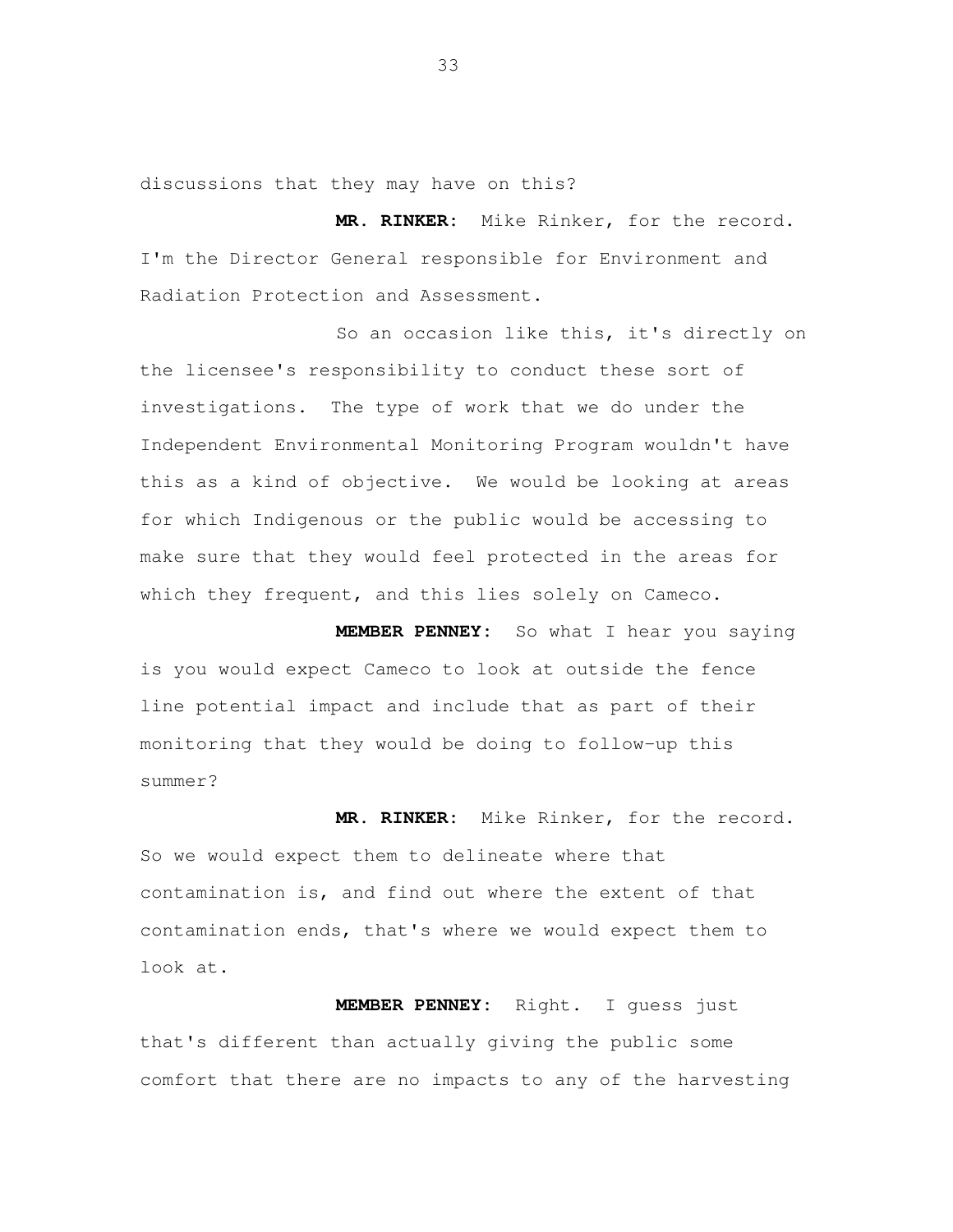activities they might have outside the fence?

 **MR. RINKER:** Mike Rinker, for the record. Yes, I think there is and Cameco does have a very robust environmental monitoring program that covers those sort of areas, that does fall under the purview of the Eastern Athabasca Regional Monitoring Program, which is a provincial and industry-led program, sampling done by the Indigenous folks who look at their country food, such as berries and fish. So those results are published on the Saskatchewan website.

 **THE PRESIDENT:** Mr. Mooney, did you want to add anything before we conclude on this item?

 **MR. MOONEY:** Yes. I would just add in that regard that we do have groundwater recovery wells on the edge of the mill terrace, and we're not seeing the uranium in those wells. So in that regard we do have some further assurance that the well, the monitoring well, had detected an issue that we need to investigate and implement a corrective action plan around. But there is that assurance in relation to the event, as will be provided to the public.

 As Mr. Rinker referenced, we do have broader environmental monitoring pieces that are also in the public domain and discussion around the performance of the facility, and that country foods remain safe to eat and